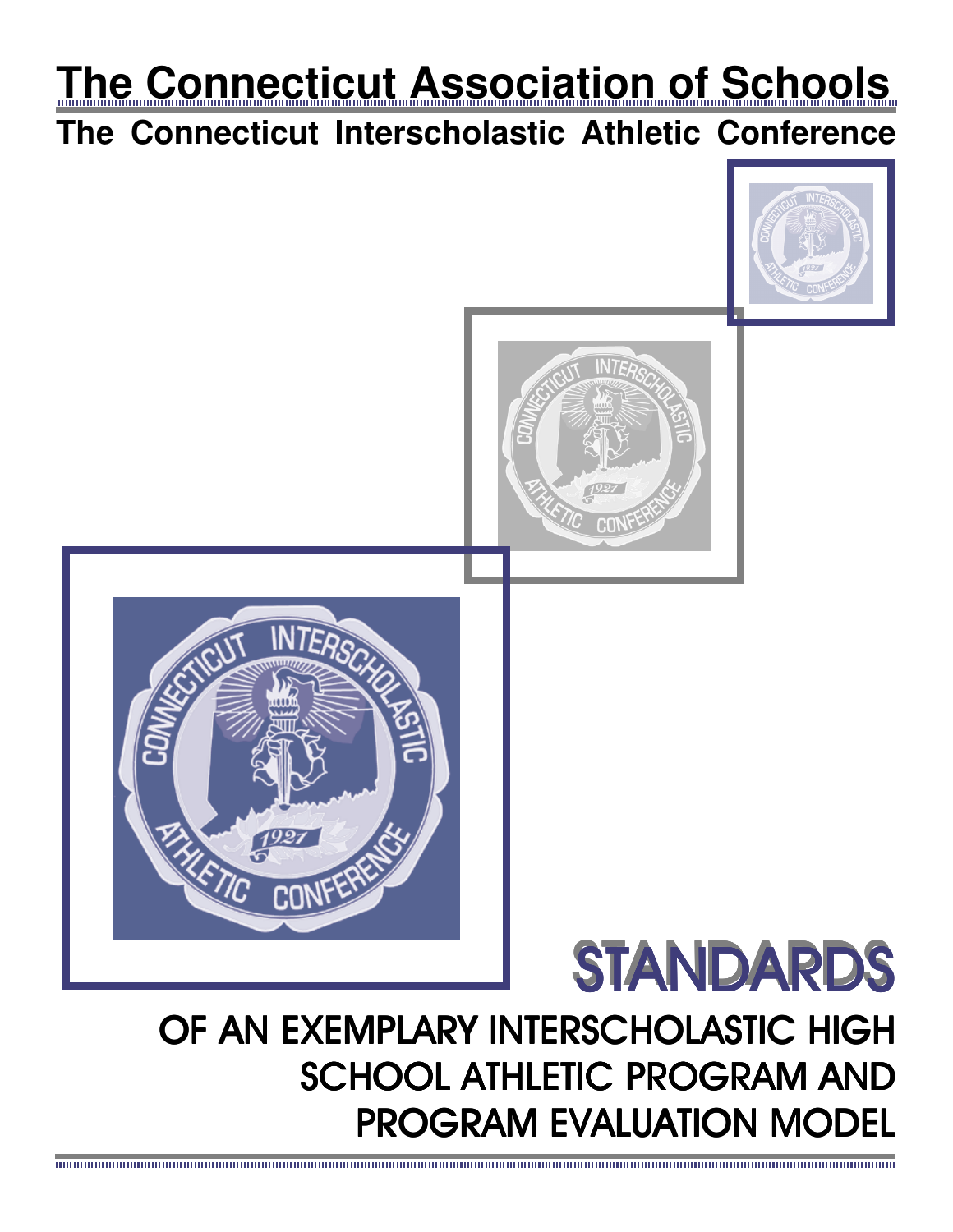

### **THE CONNECTICUT INTERSCHOLASTIC ATHLETIC CONFERENCE MISSION STATEMENT**

The CIAC believes that interscholastic athletic programs and competition are an integral part of students' academic, social, emotional and physical development. The CIAC promotes the academic mission of schools and honorable competition. As such, the CIAC serves as the regulatory agency for high school interscholastic athletic programs and exists to assure quality experiences that reflect high ethical standards and expectations for fairness, equity and sportsmanship for all student-athletes and coaches. The CIAC provides leadership and support for member schools through the voluntary services of dedicated school administrators, athletic directors, coaches and consultants.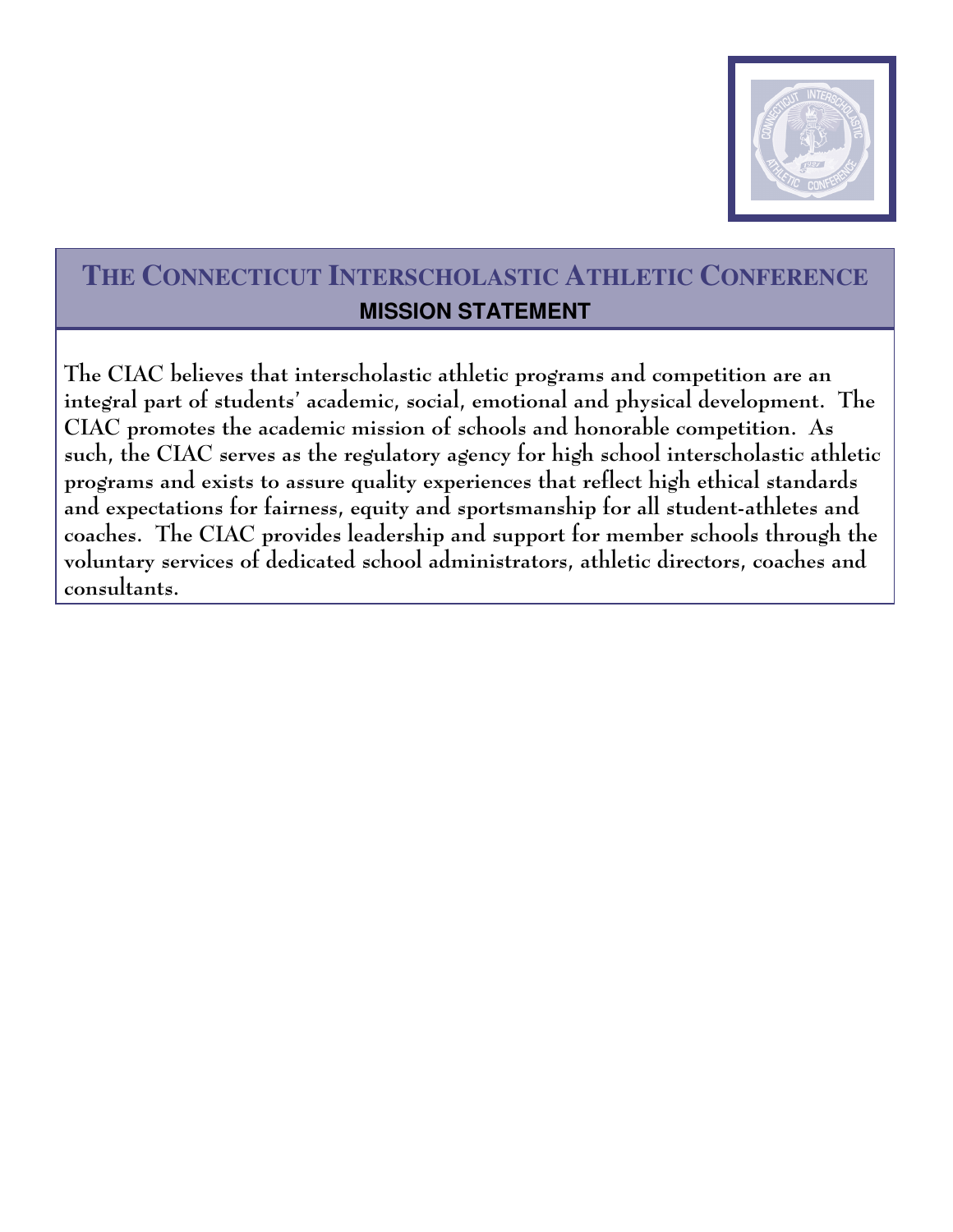### **EDUCATIONAL FRAMEWORK FOR INTERSCHOLASTIC ATHLETIC PROGRAMS**



### **Example Statement of Purpose**

There is a greater need today than ever before in the history of interscholastic athletics to develop an educational framework which will promote the value and importance of high school athletic programs. The Connecticut Interscholastic Athletic Conference Board of Control has expressed the need to identify educational expectations for school-based athletics and believes that it is incumbent upon CIAC and its member schools to be able to successfully advance and accomplish those expectations. The establishment of an assessment and technical assistance program that will enhance the quality of high school athletics through the teaching of character education, sportsmanship, ethical and socially responsible behaviors will elevate the value and importance of high school interscholastic athletics well above other athletic experiences now available to high school age athletes. In the final analysis, it is the responsibility of educational leaders to prove the educational worth of high school sports and to show that the lessons learned by young people participating in athletic activities will reinforce and supplement the same goals as those of classroom teachers. Therefore, the goal of this initiative is to develop a set of standards for an exemplary interscholastic high school athletic program, implement those standards, and then assess and evaluate the program successes.



### O **Process**

The intent of the CIAC Board of Control in moving forward on this initiative is to encourage each member school to periodically conduct a formal review of its athletic program to determine the programs successes and areas in need of improvement. This review will be measured against a set of defined standards of an exemplary interscholastic athletic program and indicators for each of the defined standards.

Schools undertaking a program review will begin by conducting a self-study in which the school/athletic department measures its progress in meeting each of the standards and indicators. The school will utilize self-study materials developed by the CIAC. Additionally, athletic departments will be expected to survey student-athletes, parents, and coaches to solicit feedback on the quality of the athletic program. The school's selfstudy (along with information provided from the surveys) will allow the school/athletic program to determine their strengths and areas in need of improvement. It is expected that the athletic department will develop improvement plans based on the findings of the self-study.

Following completion of the self-study a visiting team consisting of two school administrators and two athletic administrators will conduct a two-day site visit to the school. The visiting team will review the self-study findings, the athletic department improvement plans as well as meet with all stakeholders in the program. Additionally, the visiting team will determine the athletic department's success in meeting its mission and expectations and to what extent the standards of an exemplary high school athletic program are being met. The visiting team will be charged with the responsibility of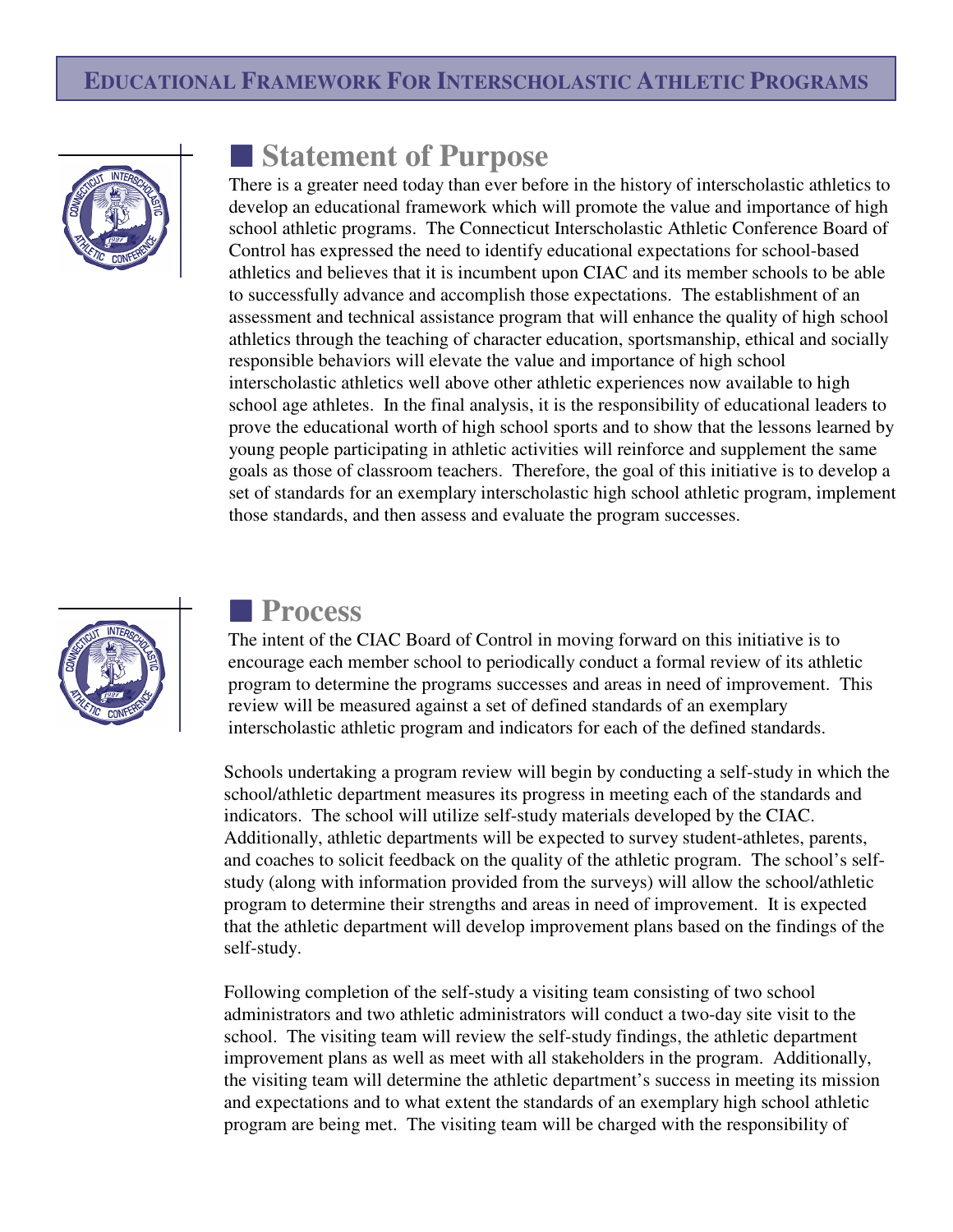completing a comprehensive report delineating the strengths of the program and the areas in need of improvement. Appropriate commendations and recommendations will be detailed in a final report that will be provided to the school principal and athletic administration. Schools will be charged with implementing the recommendations found in the final report in a timely manner and reporting their progress to CIAC in a follow-up report.

The evaluation process is clearly intended to be a program improvement model designed to assist athletic and school administrators in providing an exemplary interscholastic athletic program to all their students while linking it to the academic mission of the school. It is recommended that each member high school athletic program be evaluated once every ten years.



## **E** Acknowledgments

The CIAC would like to acknowledge the New York State Public High School Athletic Association, the New England Association of Schools and Colleges, Vin Iovino, Athletic Director, New Canaan, Retired and Auclair, Lehr and Startup, Educational Consultants in the completion of this document.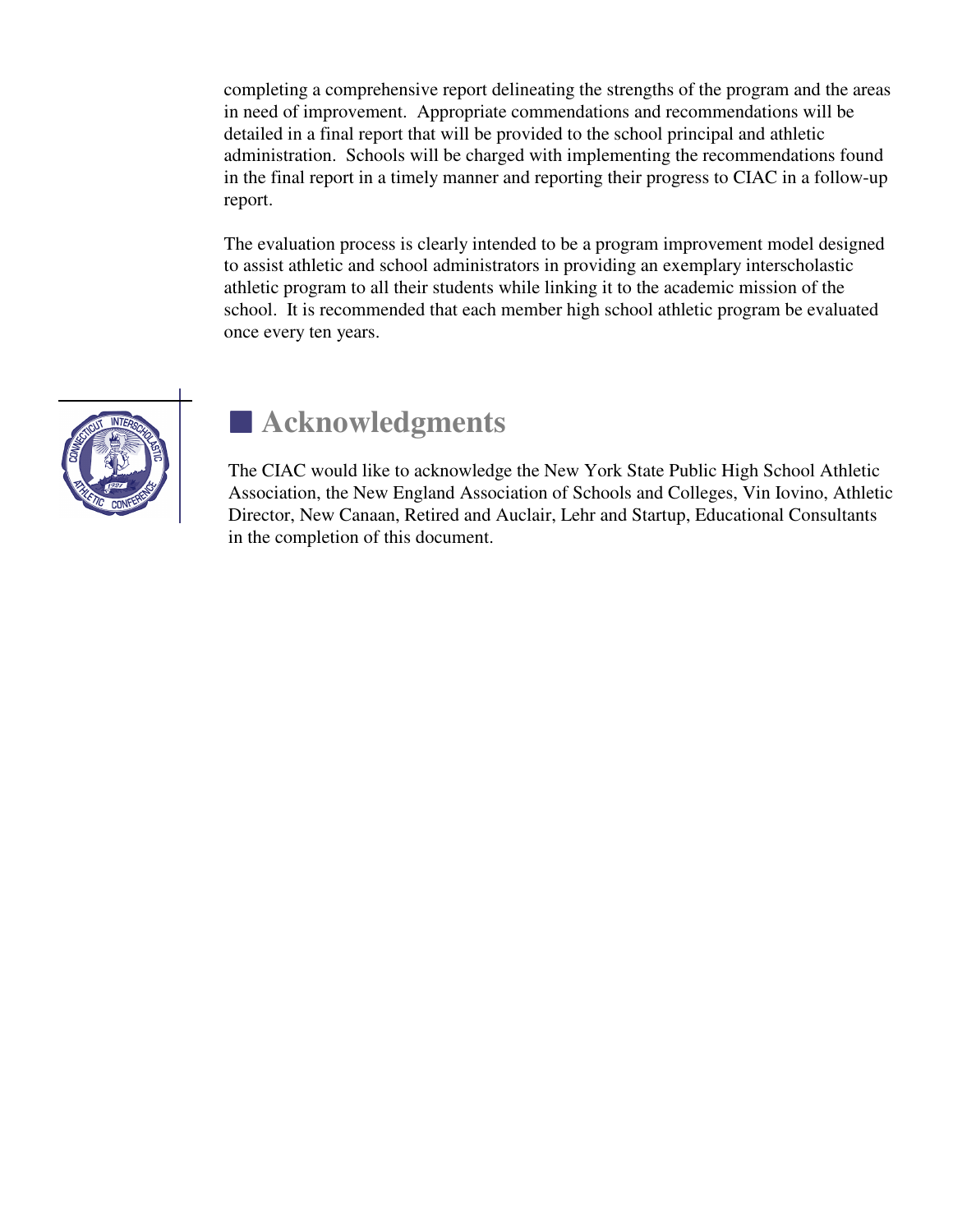### **STANDARDS OF AN EXEMPLARY QUALITY INTERSCHOLASTIC HIGH SCHOOL ATHLETIC PROGRAM**

#### **STANDARD I: Program Guiding Principles**



The athletic program has developed a mission statement that clearly defines what the school/program is seeking to achieve and delineates the expectations of the program for student athletes, coaches, school administration, parents, and the community. The expectations of the athletic program are the fundamental goals by which the school assesses the effectiveness of the athletic program and services provided.

#### **STANDARD II: Program Curriculum**



The athletic program has developed and implemented programs, activities and curricula that enable the school to achieve its athletic mission and expectations. Embedded in this standard, in addition to sport specific skill development and promotion of academic achievement, are the teaching and endorsement of sportsmanship, character development, ethics, values, living a healthy and drug free lifestyle and appropriate behavior for all student-athletes, coaches, parents, and spectators.

#### **STANDARD III Program Resources and Equity**



#### The athletic program is provided sufficient support and resources by its governing body and the community to assure the achievement of the athletic mission and expectations. Equitable and appropriate resources, facilities, and opportunities are afforded to all student-athletes and sports programs including intramural programs for students not involved in interscholastic sports. The athletic program is in compliance with all state and federal mandates.

#### **STANDARD IV Program Administration**

The athletic program has the administrative structure, policies, procedures, and personnel in place to allow for the attainment of the athletic mission and expectations. The program encourages the active involvement of coaches, student-athletes, parents, booster clubs, and the community in decision-making to promote an atmosphere of participation and ownership. The accomplishments of the program, the student-athletes and the coaches are regularly acknowledged and celebrated. The program has a clearly defined formative and summative personnel evaluation plan in place which is designed to enhance the professional growth of all coaches. The athletic program promotes and supports all CIAC regulations and by-laws including those of the National Federation of State High Schools and is in compliance with all state and federal statutes.



#### **STANDARD V Program and Player Evaluation**

The athletic program has an ongoing program evaluation procedure in place designed to measure the department's success in achieving its mission and expectations and the developmental skill growth of each student-athlete. The skill growth of athletes is formally assessed at the end of each season, and improvement plans are co-developed by the coach and athlete. The athletic department reports its progress in meeting its mission and expectations to the school administration and develops action plans for improvement.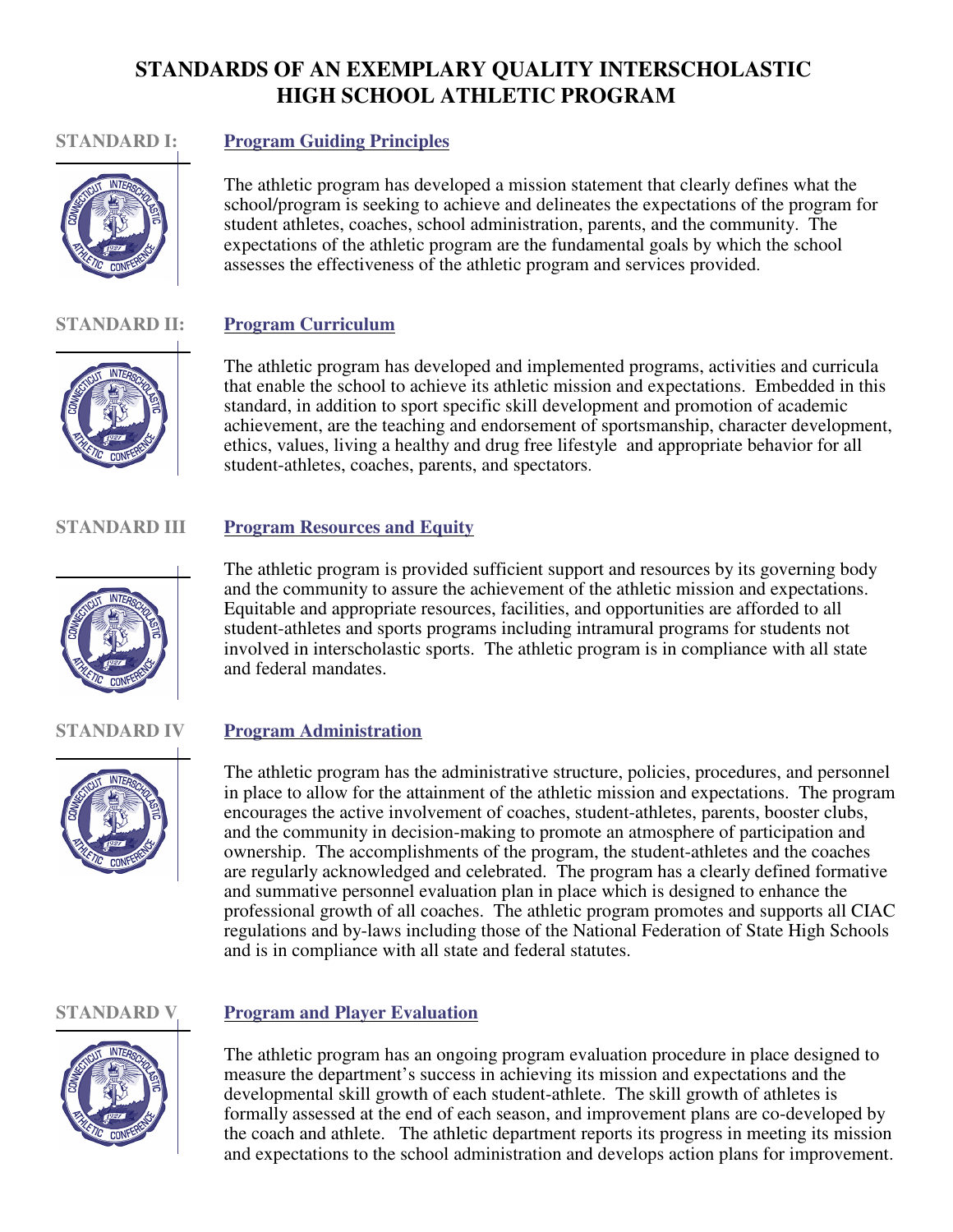

### **STANDARD I PROGRAM GUIDING PRINCIPLES**

**The athletic program has developed a mission statement that clearly defines what the school/program is seeking to achieve and delineates the expectations of the program for student-athletes, coaches, school administration, parents, and the community. The expectations of the athletic program are the fundamental goals by which the school assesses the effectiveness of the athletic program and services provided.**

- **1.** The athletic program mission statement and expectations shall be developed by all stakeholders in the program including, but not limited to, coaches, student-athletes, parents, board of education, community members, teachers, and school administrators. The mission is to be clearly linked to the academic mission of the school and district.
- **2.** The mission shall reflect the core values, beliefs, and goals of the athletic program.
- **3.** The athletic program shall define expectations as they relate to the athletic program for coaches, student-athletes, school administrators, parents, board of education, and the community.
- 4. The mission and expectations of the athletic program shall be the basis upon which all decisions are made relative to the program.
- **5.** The athletic mission and expectations shall be reviewed, revised/reaffirmed bi-annually to assure it reflects the needs of the student-athlete, the school and the community.
- 6. The athletic mission and expectations shall be published and distributed throughout the school community in a manner that ensures that all stakeholders are aware of athletic department's goals.

#### **SELF STUDY CHECK LIST**

- **1.** The school's athletic mission statement, core values, and expectations were recently created or updated.
- **2.** The school involved all stakeholders in the development or revision of the mission.
- **3.** The committee selection for the development of the mission was open to all those interested in participating

- **4.** The athletic department has defined expectations for:
	- **Coaches**
	- $\bullet$  Student-athletes
	- School administrators
	- $\bullet$  Parents
		- Board of Education
	- **Community**
- **5.** The development of the athletic department's core values involved stakeholders beyond the committee.
- **6.** The committee conducted surveys and focus groups in an effort to solicit information from the community-atlarge in the development of the mission.
- **7.** The athletic mission has been widely distributed throughout the school and community.
- **8.** The athletic mission, core values and expectations is published in all school and athletic handbooks and is available on the school web site and/or athletic web page.
- **9.** The athletic department has established procedures to ensure periodic review, revision or reaffirmation of the mission, core values and expectations.
- **10.** The athletic mission is clearly linked to the academic mission of the school.
- **11.** Coaches, student-athletes, parents, teachers and the community have embraced the athletic mission, core values and expectations.
- **12.** The athletic mission serves as the basis upon which all decisions relative to the program are being made.
- **13.** The athletic mission is reflected in the practices, procedures and culture of the athletic program.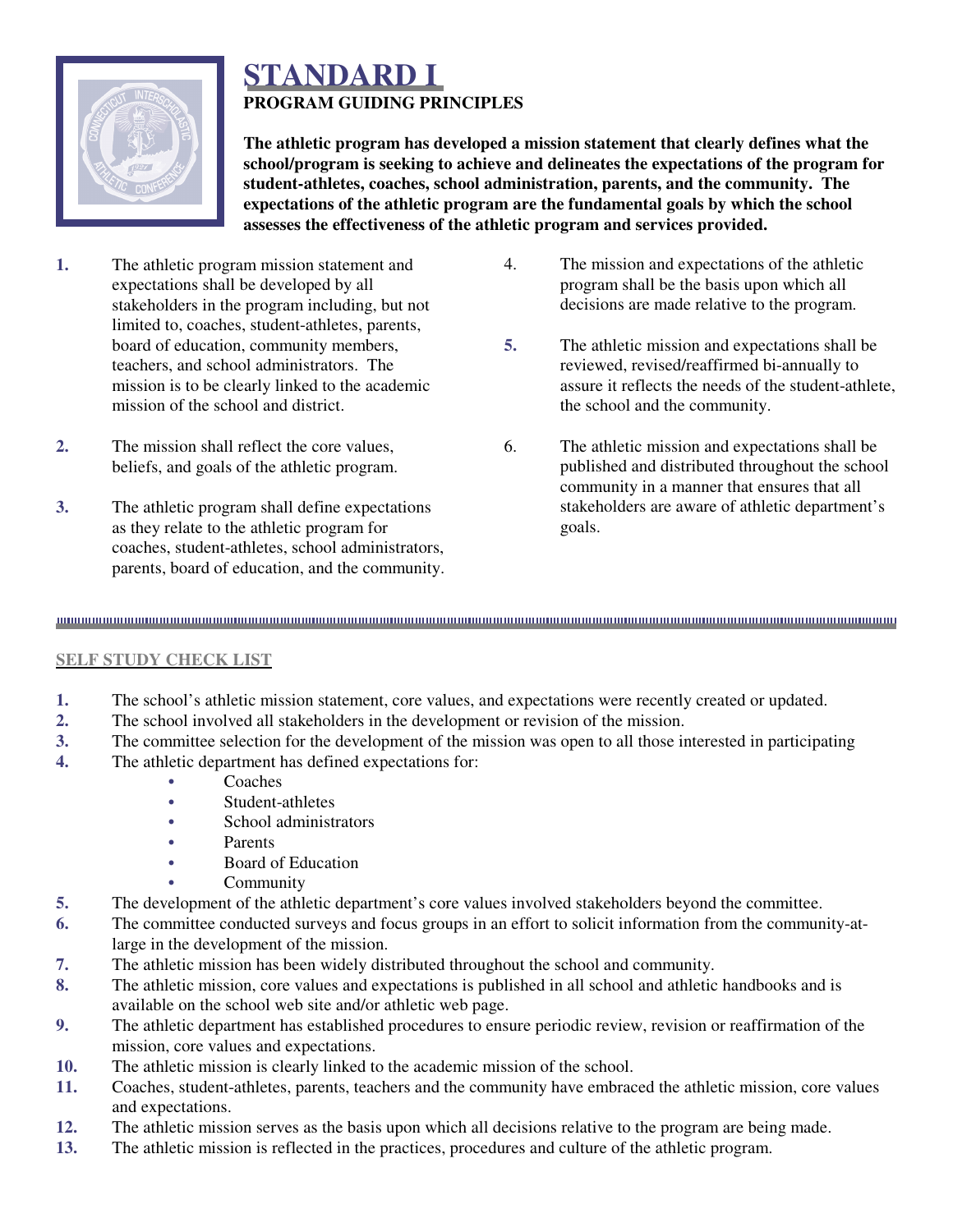- **14.** All coaches model the beliefs and values found in the mission.
- **15.** The athletic program meets all the indicators in Standard I.

**The athletic department should review thoroughly any area where the response was "no" as part of its self-study review.**

#### **PART I SELF-STUDY QUESTIONS**

Please provide a comprehensive response to the following questions:

- **1.** List those involved in the formulation or recent review/revision of the athletic mission and core values and their role. Did the school make efforts to involve all stakeholders in the process? Were all stakeholders represented in the process? If not, please explain. Was the committee open to all who were interested in serving?
- **2.** Describe the process used to determine the core values, beliefs and goals of the athletic program. Did the process include stakeholders beyond the committee? Discuss how the athletic department used surveys and focus groups to solicit information from the community at-large.
- **3.** Describe the process used to define expectations for coaches, student-athletes, school administration, parents, the board of education and the community. Are the expectations clearly articulated, understood and accepted by each group?
- **4.** Discuss the degree to which the athletic mission and core values are inherent in the practices, procedures, and culture of the athletic program.
- **5.** Discuss how coaches model the beliefs and values expressed in the athletic mission.
- 7. What do coaches do to ensure that student-athletes understand the importance of the values and beliefs expressed in the athletic mission?
- 7. Discuss the steps the athletic department has taken to assure that the mission, core values and expectations are widely disseminated and understood by the entire school and community.
- 8. Discuss the strength of the link between the athletic and academic programs of the school. What, if anything, needs to be enhanced in this area to achieve the mission?
- **9.** Discuss how the athletic mission complements and is compatible with the academic mission of the school.
- **10.** Describe the process the athletic department has established to periodically review / revise or reaffirm the athletic mission, core values and expectations.
- 11. To what degree have the coaches, student-athletes, parents, teachers and the community embraced the athletic mission, core values, and expectations?
- 12. Does the athletic mission serve as the basis for all decisions relative to the program? Cite an example.

*Note: Please attach a copy of the mission, core values and expectations.*

#### **PART II**

- Please list those attributes the athletic department does well regarding this standard.
- Please list those aspects of this standard in need of intervention by order of importance.

#### **PART III**

• Describe the department's plan to address areas in need of intervention.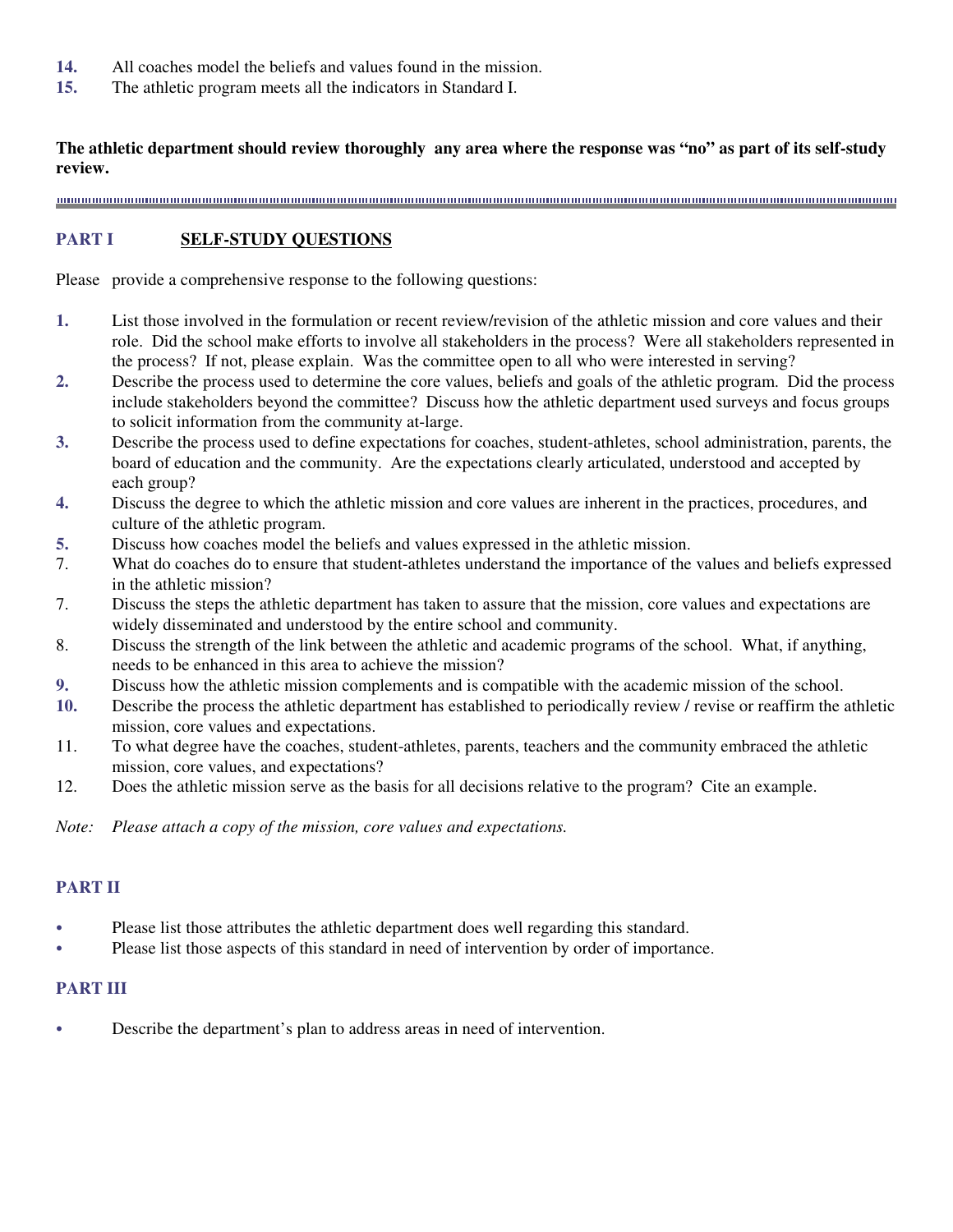

### **STANDARD II PROGRAM CURRICULUM**

**The athletic program has developed and implemented programs, activities and curricula that enable the school to achieve its athletic mission and expectations. Embedded in this standard, in addition to sport specific skill development and the promotion of academic achievement, are the teaching and endorsement of sportsmanship, character development, ethics, values, living a healthy and drug free lifestyle and appropriate behavior for all student-athletes, coaches, parents and spectators.**

- **1.** Curricula shall be developed and instituted that advance sport specific training, conditioning, and skill development in all sports.
- **2.** Curriculum units/modules shall be developed and taught to all student-athletes and coaches in a formal setting on the following topics: Sportsmanship, appropriate behavior, ethics, values, character development, leadership, and development of healthy lifestyles.
- **3.** Specific programs and activities shall be developed and implemented by each school and athletic department to address the proper behavior of all student-athletes, coaches, parents and spectators at athletic contests.
- **4.** The athletic program shall support and monitor the academic achievement of each studentathlete throughout the high school years.
- **5.** The athletic department promotes a program that is safe, positive, respectful, and supportive and fosters the benefits of multi-sports athletics and the disadvantages of sports specialization.
- **6.** The athletic department provides leadership training to all captains and team leaders.

#### **SELF-STUDY CHECK LIST**

**1.** The high school athletic program has written curricula, play books, program guides or documents outlining the sport specific skills / training / conditioning for use at all levels of play.

- **2.** Varsity coaches instruct sub-varsity coaches in a formal setting on the developmental skills of the sport and the system to be utilized at all levels.
- **3.** High school coaches work with and/or instruct / train coaches at the youth league level.
- **4.** The school athletic department offers instruction, in a formal setting, on the following:
	- $\bullet$  Sportsmanship
	- Character Development
	- **Ethics**
	- Values
	- Appropriate behavior
	- $\bullet$  Leadership
	- Development of Healthy Life Styles
- **5.** The school / athletic department has written expectations for the proper behavior of student-athletes, coaches, parents and spectators. Expectations are published in the student/parent handbook, and the coaches' handbook, on the school's web site, posted in the gym and at the playing field.
- **6.** The school / athletic department has a formalized process for coaches to monitor the academic progress of its players. The school / athletic department clarifies for all coaches the appropriate faculty members or departments that coaches should contact when a student-athlete is in need of academic assistance or counseling support.
- 7. Evidence indicates that the athletic and guidance departments collaborate to promote the best interest of the student-athlete.
- 8. The athletic department maintains records of the achievements of their student-athletes in each sport and assists student-athletes in making contact with college coaches.
- **9.** The school / athletic department discourages sports specialization and promotes multi-sport athletic experiences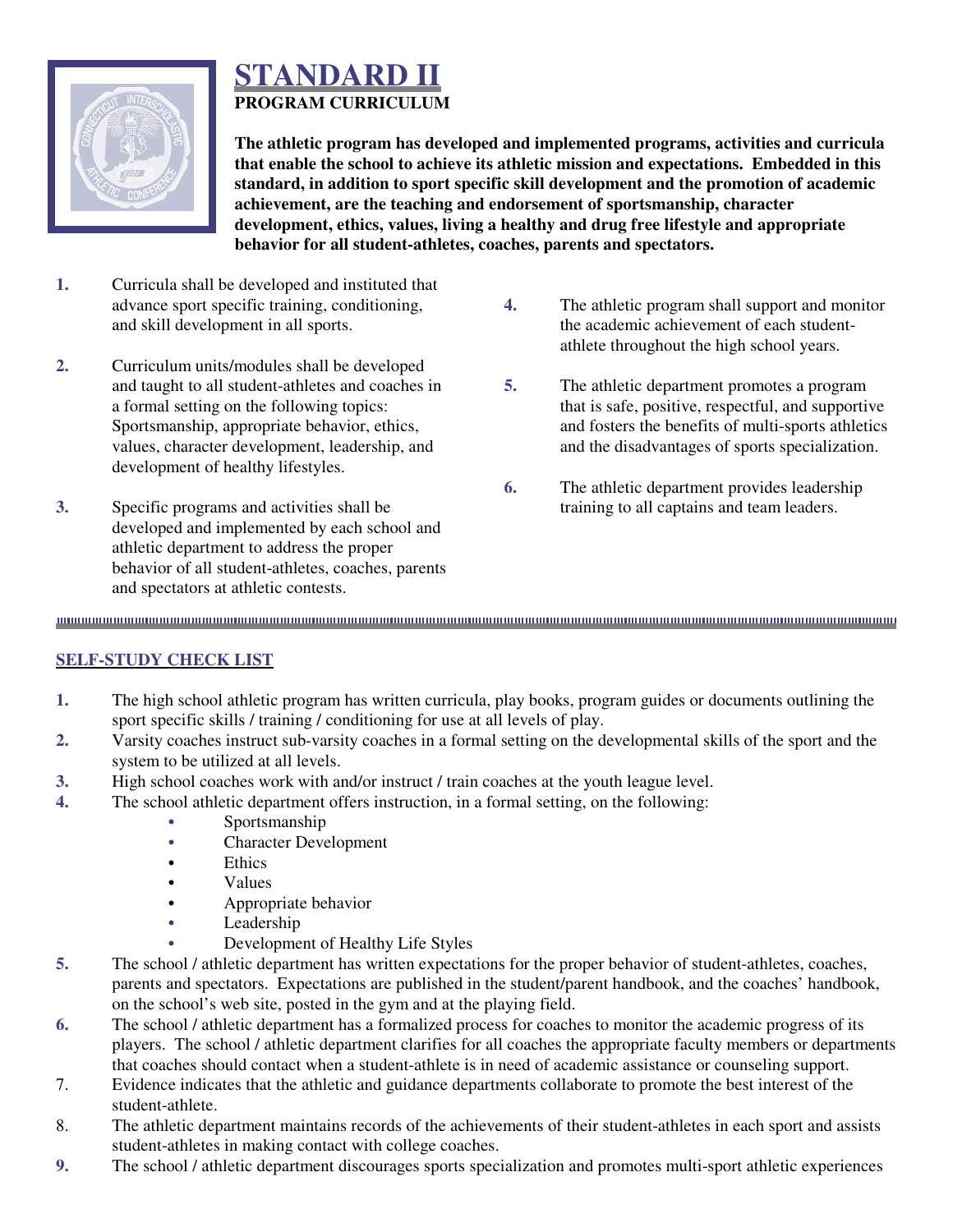to parents, student-athletes and coaches.

- **10.** Leadership training is provided to all team captains and team leaders and coaches.
- **11.** There is evidence that the athletic department promotes and recognizes academic achievement.
- **12.** The athletic department promotes and recognizes multi-sport athletes.
- **13.** In-service training has been provided to all coaches in sport specific conditioning techniques.
- **14.** The athletic department monitors the conditioning progress of all athletes.
- **15.** The athletic department has a captains' council to promote unity and leadership.
- **16.** The athletic department meet all the indicators in Standard II.

#### **The athletic department should review thoroughly any area where the response was "no" as part of its self-study review.**

#### **PART I** SELF-STUDY QUESTIONS

Please provide a comprehensive response to the following questions:

- **1.** Describe the process the athletic department has instituted to facilitate the writing or revision of curricula / program guides / or documents for sport specific training, conditioning and skill development.
- **2.** List all sports that:
	- Have a completed curriculum document
	- Those partially completed
	- Those not done and a time line for completion
- **3.** Describe the programs, units, and modules developed and implemented in the following areas: (include samples of materials, information disseminated)
	- $\bullet$  Sportsmanship
	- $\bullet$  Appropriate behavior
	- Ethics, Value, Character Development
	- Leadership
	- Development of Healthy Lifestyles
- **4.** List all programs and activities the school / athletic department has offered in the past two years designed to promote proper behavior of athletes, coaches, parents and spectators.
- **5.** Describe the steps the school / athletic department takes to monitor and support the student-athletes' academic achievement. Have these steps resulted in fewer student-athletes being declared academically ineligible?
- **6.** Describe how the school maintains records and achievements of its athletes in each specific sport and how this information is used to promote the athlete to college coaches. Discuss how coaches collaborate with counselors and support staff to support student-athletes.
- **7.** Describe the efforts of the school / athletic department and coaches to promote the benefits of being a multi-sport athlete and the disadvantages of sport specialization.
- **8.** Delineate the programs, activities, workshops or seminars the school / athletic department has provided or attended for leadership training of captains and team leaders.
- 9. Explain how varsity coaches instruct and support sub-varsity coaches and/or youth league coaches on the developmental skills of the sport and the system to be utilized at all levels.
- 10. Describe how the athletic department promotes and recognizes the academic achievement of student-athletes.
- 11. List the in-service training sessions by the athletic department that focused on sport specific conditioning techniques. What procedures do coaches employ to monitor the conditioning progress of student-athletes?

#### **PART II**

- Please list those attributes the athletic department does well regarding this standard.
- Please list those aspects of this standard in need of intervention by order of importance.

#### **PART III**

• Describe the department's plan to address areas in need of intervention.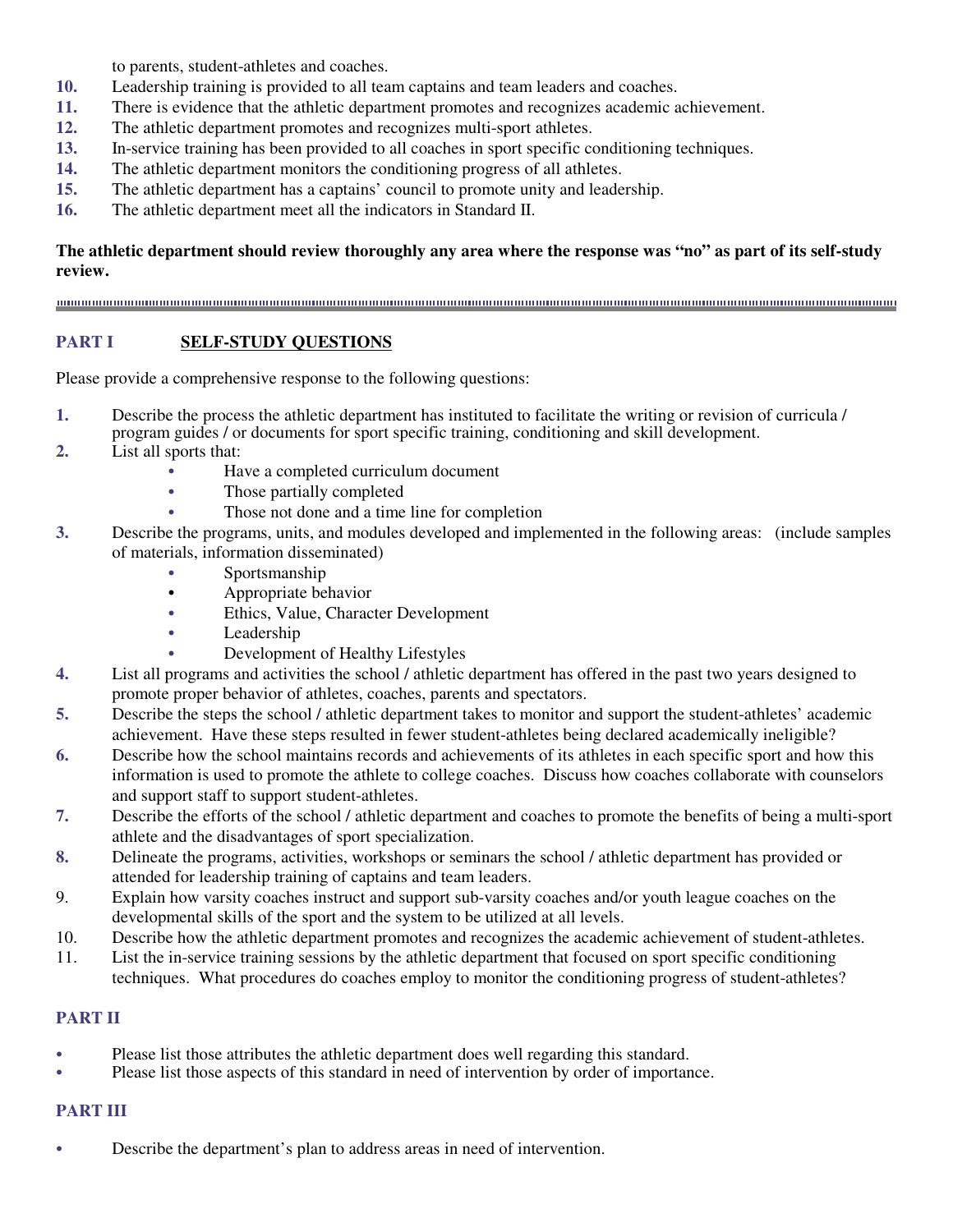

#### **STANDARD III PROGRAM RESOURCES AND EQUITY**

**The athletic program is provided sufficient support and resources by its governing body and the community to assure the achievement of the athletic mission and expectations. Equitable and appropriate resources, facilities, and opportunities are afforded to all student-athletes and sports programs including intramural programs for students not involved in interscholastic sports. The athletic program is in compliance with all state and federal mandates.**

- **1.** The athletic program shall be provided sufficient funding to assure the program provides and maintains quality athletic opportunities, personnel, services, facilities, equipment, transportation, uniforms, teaching materials and supplies to support each sport offering.
- **2.** All athletic equipment including uniforms shall be adequate, properly maintained, refurbished or replaced on a prescribed schedule for all teams.
- **3.** The athletic program shall allocate resources, programs and services for all sports equitably.
- **4.** The athletic program shall be in compliance with all state and federal mandates including coaching certification and Title IX.
- **5.** The athletic program provides athletic opportunities to all interested students including special needs students.
- **6.** The athletic program provides equal opportunities for male and female athletes.
- **7.** Athletic programs and activities exist for those students not involved in competitive interscholastic athletics.
- **8.** Funding parity shall exist among all sports programs and support from sources such as booster clubs is considered when allocations are determined.
- **9.** All athletic facilities are properly maintained to ensure the safety of student-athletes and the school shall have a long-range facilities plan to upgrade, improve and to add to existing facilities as necessary.

**SELF-STUDY CHECK LIST**

**1.** The athletic administrator has the appropriate time and resources to provide leadership and effectively manage the entire athletic program.

- **2.** An effective budgeting process has been established that provides adequate and equitable funding for all sports.
- **3.** Equipment is properly maintained, repaired and inventoried on a regular and scheduled basis.
- **4.** A uniform replacement schedule has been established.
- **5.** Accurate records and an up-to-date equipment inventory are kept.
- **6.** An accurate system is in place to issue and collect equipment.
- **7.** Equipment meets all safety specifications.
- **8.** All sports programs are treated equally in the allocation of resources.
- **9.** All coaches are properly certified and have up-to-date CPR and First Aid certification.
- **10.** Male and female athletes have equal opportunities to compete, have equal access to facilities and are equally recognized for their accomplishments.
- **11.** Funding and allocation of resources from all outside sources are in accordance with Title IX regulations.
- **12.** Special needs students are encouraged to participate in athletics.
- **13.** A Unified Sports™ program exists for intellectually challenged students.
- **14.** All athletic teams are recognized in similar fashion at the conclusion of each season.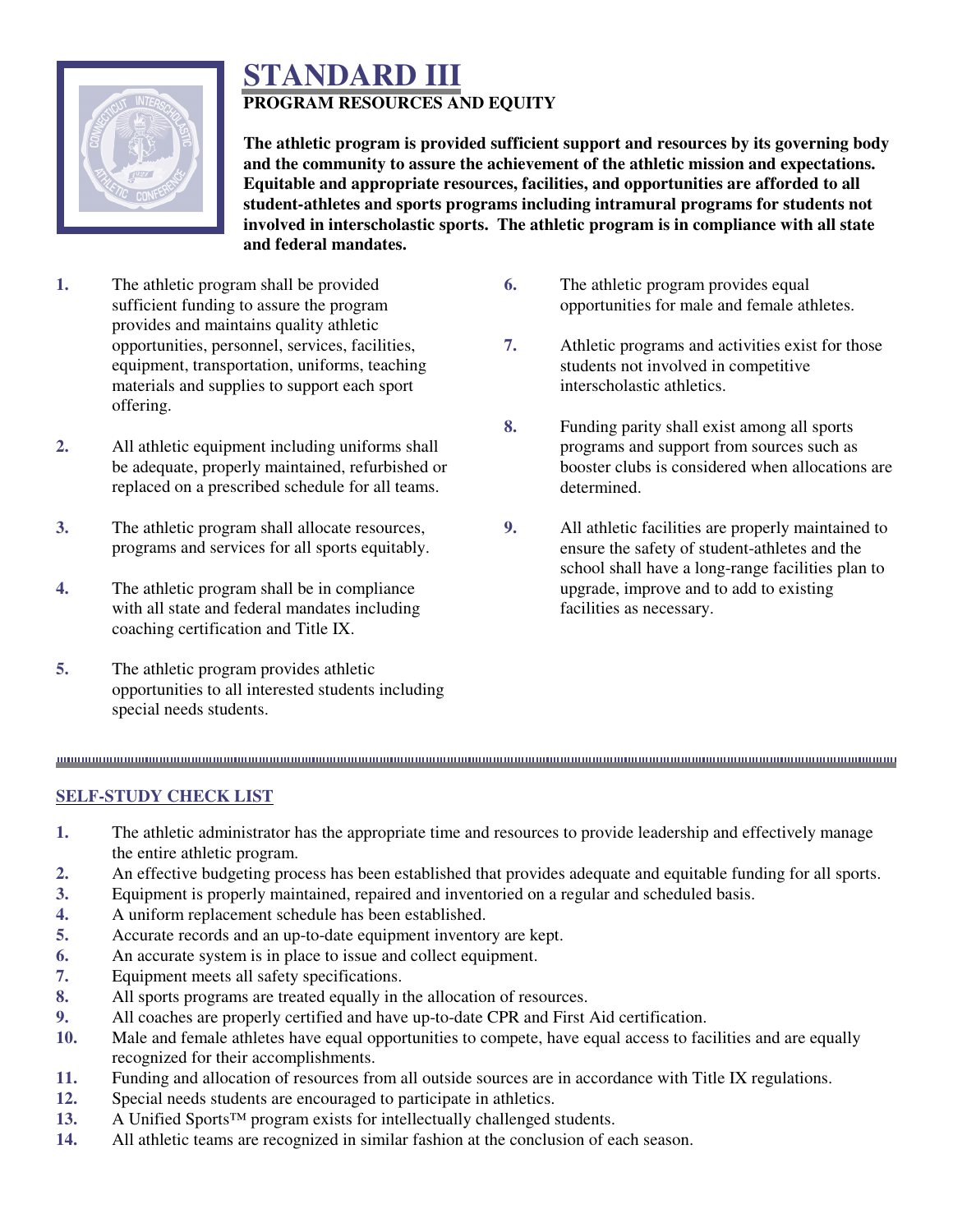- **15.** All home games are conducted and hosted equally for boys and girls teams. (Ex.- announcers, concessions, national anthem, number of day/night games.)
- **16.** The male and female athletic program opportunities are in compliance with Title IX.
- **17.** Athletic opportunities exist for students not on an interscholastic team.
- **18.** The athletic department has on-going short and long range plans for capital improvements of facilities and replacement of equipment.
- 19. The athletic program meets all the indicators in Standard III.

#### **The athletic department should review thoroughly any area where the response was "no" as part of its self-study review.**

#### **PART I** SELF-STUDY QUESTIONS

Please provide a comprehensive response to the following questions:

- **1.** Provide details of the budgeting process used to develop and adjust the athletic department budget. Do all stakeholders have input in the process?
- **2.** List all sources of revenue used to fund the athletic program. Are all resources equitably distributed? How are booster club fund raising revenues used to enhance the athletic program? Are these funds equitably distributed?
- **3.** Discuss how resources are allocated to each sport and how allocations are determined. Does the school / athletic department believe there is equity in the process?
- **4.** Provide details of the athletic budget for the past two years excluding salaries and transportation. Provide a breakdown by sport for the following:
	- $\bullet$  Supplies
		- C Uniforms
	- New/replacement of equipment

Are these allocations equitable and sufficient?

- **5.** Have the budget allocations for athletics been adequate to maintain a quality program that is equitable for all sports? What areas of the budget need to be changed in order to meet the athletic mission and expectations of the school and why?
- **6.** Discuss how the athletic program determines if it is in compliance with Title IX. How often does the school conduct its own compliance review? Does the school district have a Title IX coordinator? If so, how does this person collaborate with the athletic department? Has a "gender equity self-audit tool" been completed? (See addendum)
- **7.** Do all male and female athletic programs have equal opportunity to compete and equal access to all facilities?
- **8.** Are all end-of-season recognition events/banquets similar and equitable for all student-athletes? If not, please explain.
- **9.** What athletic opportunities exist for students not participating in interscholastic sports at your school?
- **10.** What athletic opportunities exist for intellectually challenged students at your school?

#### **PART II**

- Please list those attributes the athletic department does well regarding this standard.
- Please list those aspects of this standard in need of intervention by order of importance.
- Please complete the gender equity self-audit and develop action plans as appropriate.

#### **PART III**

• Describe the department's plan to address areas in need of intervention.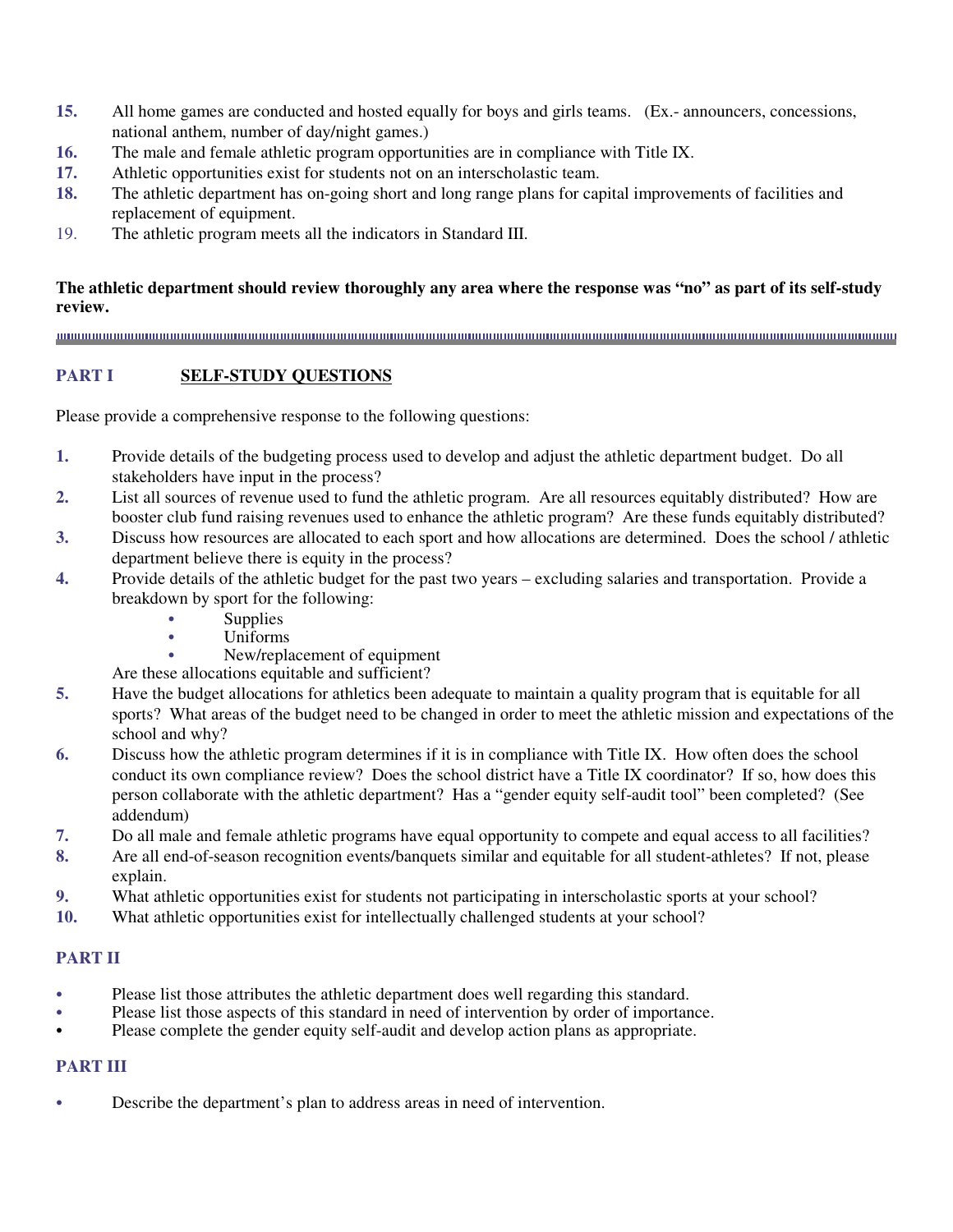Addendum

#### **GENDER EQUITY SELF-AUDIT TOOL**

#### **Gender Equity "Points of Emphasis"**

**Purpose**: To develop basic, concise, practical information on major components of gender equity compliance.

**Target Recipients**: State association personnel who will subsequently distribute the information to their member schools in a method that is appropriate for their individual states.

**Goal**: Improved gender equity in high school activities. Improvement starts with awareness.

#### **Suggestion 1 Understand the Interest and Abilities Component of Title IX**

The interests and abilities component of Title IX includes a three-prong evaluation. Successfully meeting any of the three prongs can constitute compliance.

A. **Proportionality** – Is the number of interscholastic male and female athletic opportunities substantially proportionate to the number of female and male students enrolled?

Use the formula below to evaluate proportionality. When counting the number of athletes, count the total number of opportunities or filled slots. For example, one male athlete who participates in football in the fall and track in the spring would count as two opportunities.

Do not include participants whose activity is not an interscholastic athletic activity.

|                        | <b>Boys</b> | Girls | Total |
|------------------------|-------------|-------|-------|
| Number Enrolled        |             |       |       |
| Percentage Enrolled    |             |       | 100%  |
| Number of Athletes     |             |       |       |
| Percentage of Athletes |             |       | 100%  |
| Variance               |             |       |       |

|                        |             | Sample |       |
|------------------------|-------------|--------|-------|
| Sample                 | <b>Boys</b> | Girls  | Total |
| Number Enrolled        | 1600        | 1525   | 3125  |
| Percentage Enrolled    | 51%         | 49%    | 100%  |
| Number of Athletes     | 235         | 165    | 400   |
| Percentage of Athletes | 59%         | 41%    | 100%  |
| Variance               | 8%          | $-8\%$ |       |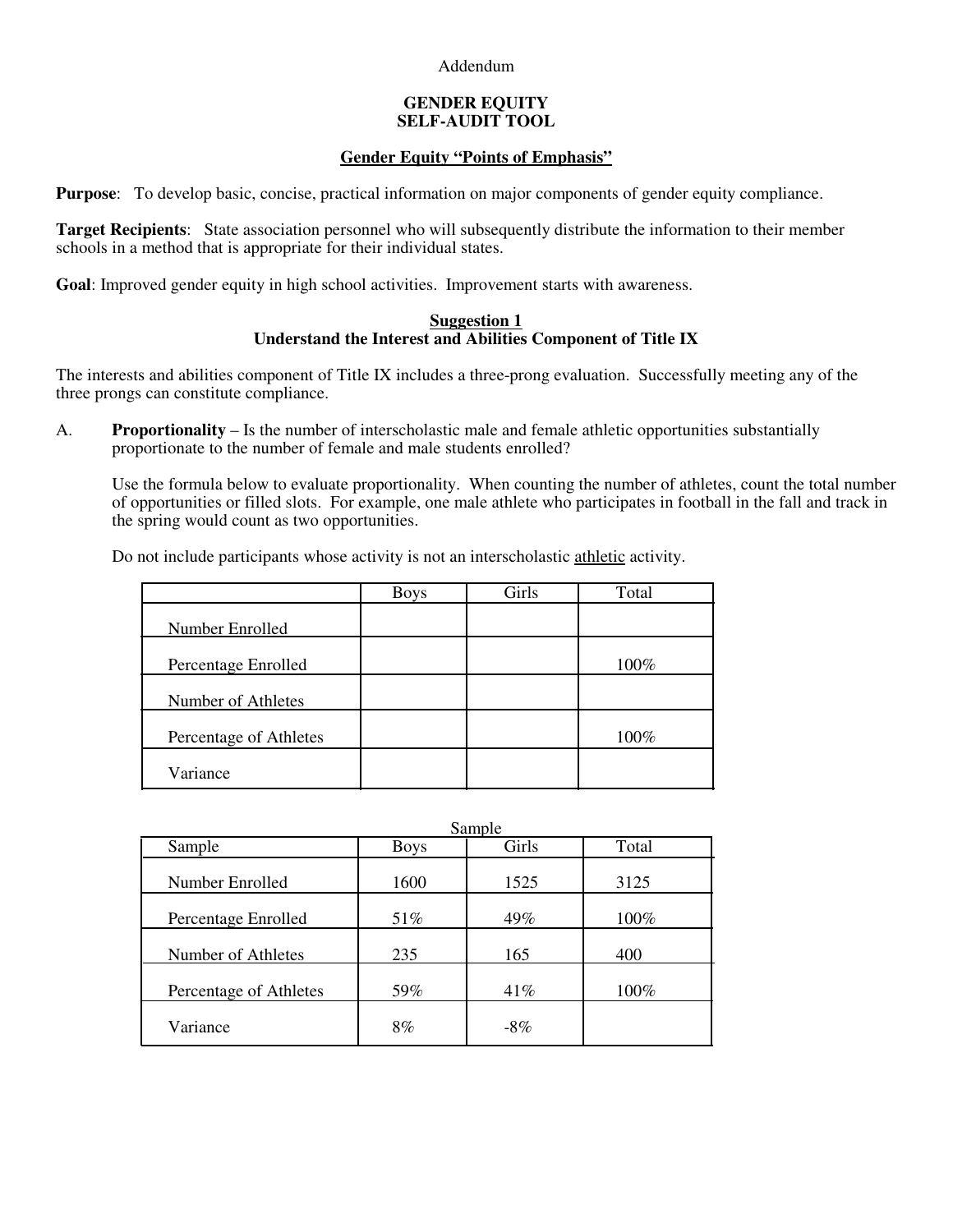- B. **District's history of Adding Sports** When is the last time your district added a sport or a level or a sport for the under represented gender? Have sports or levels of sports been added on a regular basis, demonstrating that the district is improving the ratio between enrollment and athletic participation?
- C. **Athletic Interests are Met by the Current Programs** Has the district recently conducted an athletic interest survey of all high school students to determine whether interests are being met by the current athletic program?

Has the district gathered other reports or information providing justifiable, non-discriminatory explanations for the current athletic program, which may not be meeting the substantially proportionate ratio requirement? Lack of available competition in the area or not enough athletes to field a team might be valid factors. Budgetary restrictions or lack of booster support are not justifiable explanations.

Ideas for achieving compliance include, but are not limited to:

- Adding a sport for the under represented gender
- Adding another level to a presently offered sport (JV or other sub-varsity team)
- Reducing the number of players presently being cut, whenever retention of these players can give them a meaningful team experience.

#### **Suggestion 2 Know What Defines a "Sport"**

The Office for Civil Rights (OCR) can review, on a case-by-case basis, any information pertinent to the determination of whether an activity should be considered an interscholastic sport. Answer the following questions:

#### A. **Is the Activity**:

- Recognized and governed by the state association?
- C Sponsored for the primary purpose of preparing for and engaging in athletic competition against other similar teams?
- Scheduled during a regular season with definite starting and ending dates as set by the state association?
- Governed by a specific set of rules published by a state or national organization?

#### B. **Does the Activity**:

- Prepare for and engage its participants in competition the same way other teams in the interscholastic athletic program prepare and engage participants?
- Require that students meet eligibility requirements?
- Require that participants receive coaching?
- Require team tryouts, regular practice sessions and regularly scheduled athletic competitions?
- $\bullet$  Base selection for the team on factors related primarily to athletic ability?
- Assign trained and certified officials/judges who have met a certification standard?
- Follow a competition structure like other sports to the state championship level?
- C Stand alone as the primary event without being scheduled simultaneously with another event?

Questions most often arise in the evaluation of cheerleading (spirit). The governance of cheerleading varies by state association.

#### **Suggestion 3 Identify the Areas that Have the Greatest Potential for Disparity**

From the smallest district to the largest, every school has its share of "hot button" issues. State associations are no different. There are some issues that afford a great deal of room for disparity and/or discrimination. Below are just two examples: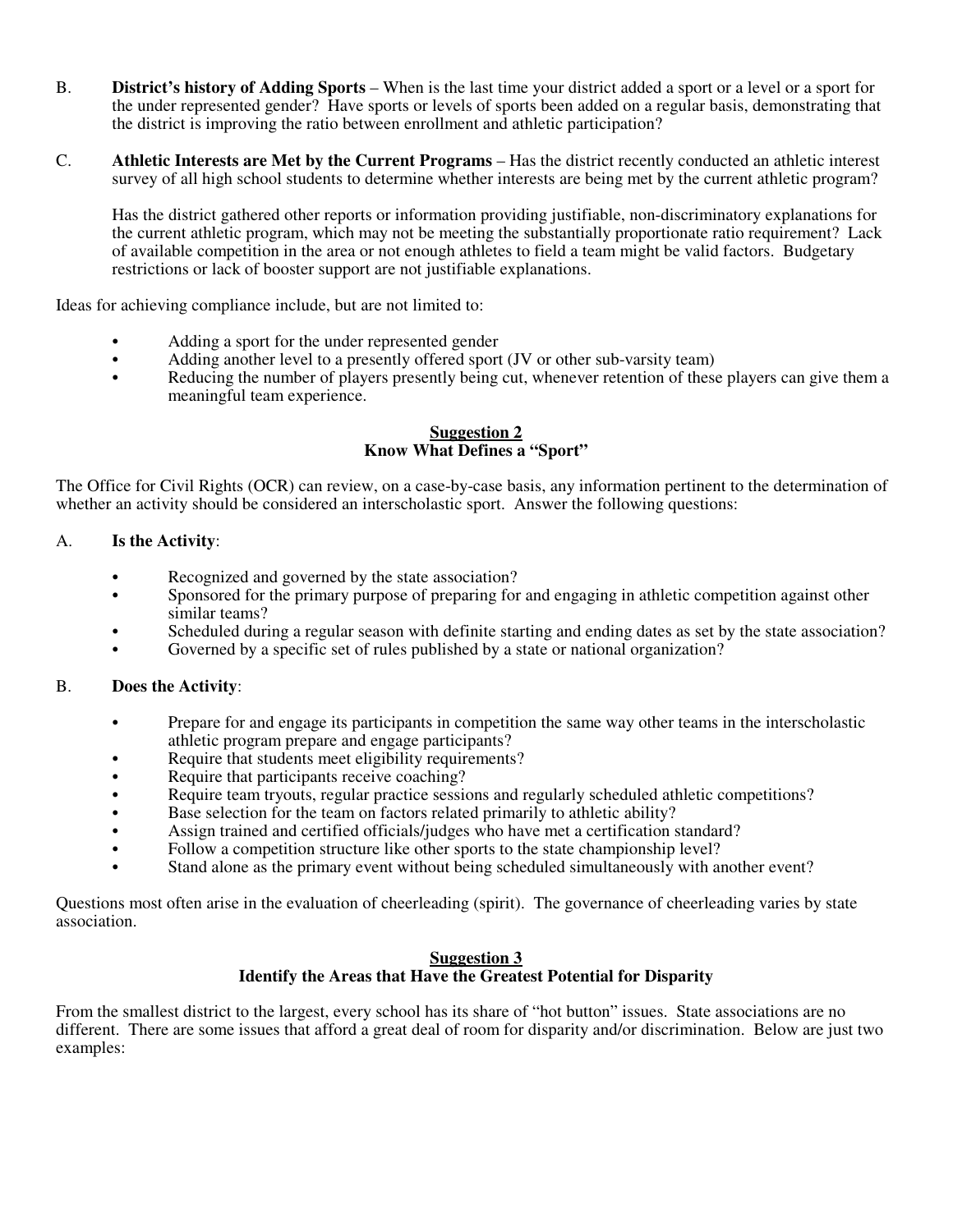#### A. **Facilities**

The first thing to note about facilities is that the OCR Investigators' Manual lists "facilities" under the component of LOCKER ROOMS, PRACTICE AND COMPETITIVE FACILITIES. Here are some points to review when evaluating facilities.

- Do the policies, procedures or criteria used for allocating locker rooms, practice and competitive facilities differ by gender?
- Are there any differences in the quality and availability of practice and competitive facilities for males and females?
- Are there any differences in the quality and availability of locker rooms for males and females?
- Is the number of male teams that have exclusive use of practice and/or competitive facilities comparable to the number of female teams that have exclusive use of practice and/or competitive facilities?
- Is the number of male teams that have exclusive use of locker rooms comparable to the number of female teams that have exclusive use of locker rooms?
- Are the maintenance and preparation of practice and competitive facilities equivalent for both genders?

Do any of the above answers indicate disparity or significant disparity?

#### B. **Boosters**

Private fund raising is permissible under Title IX regulations. But regardless of the source of funds, districts must take action to ensure that benefits, services, treatment and opportunities are equivalent for males and females.

Remember that outside donations, such as contributions from businesses, community members or parents, are treated as private funds even if the school doesn't have a formal "booster club." School districts (and state associations) should affirmatively encourage boosters and similar groups to devote comparable attention to both genders.

It's also important to check your state regulations regarding private contributions to public school districts. Laws very from state to state.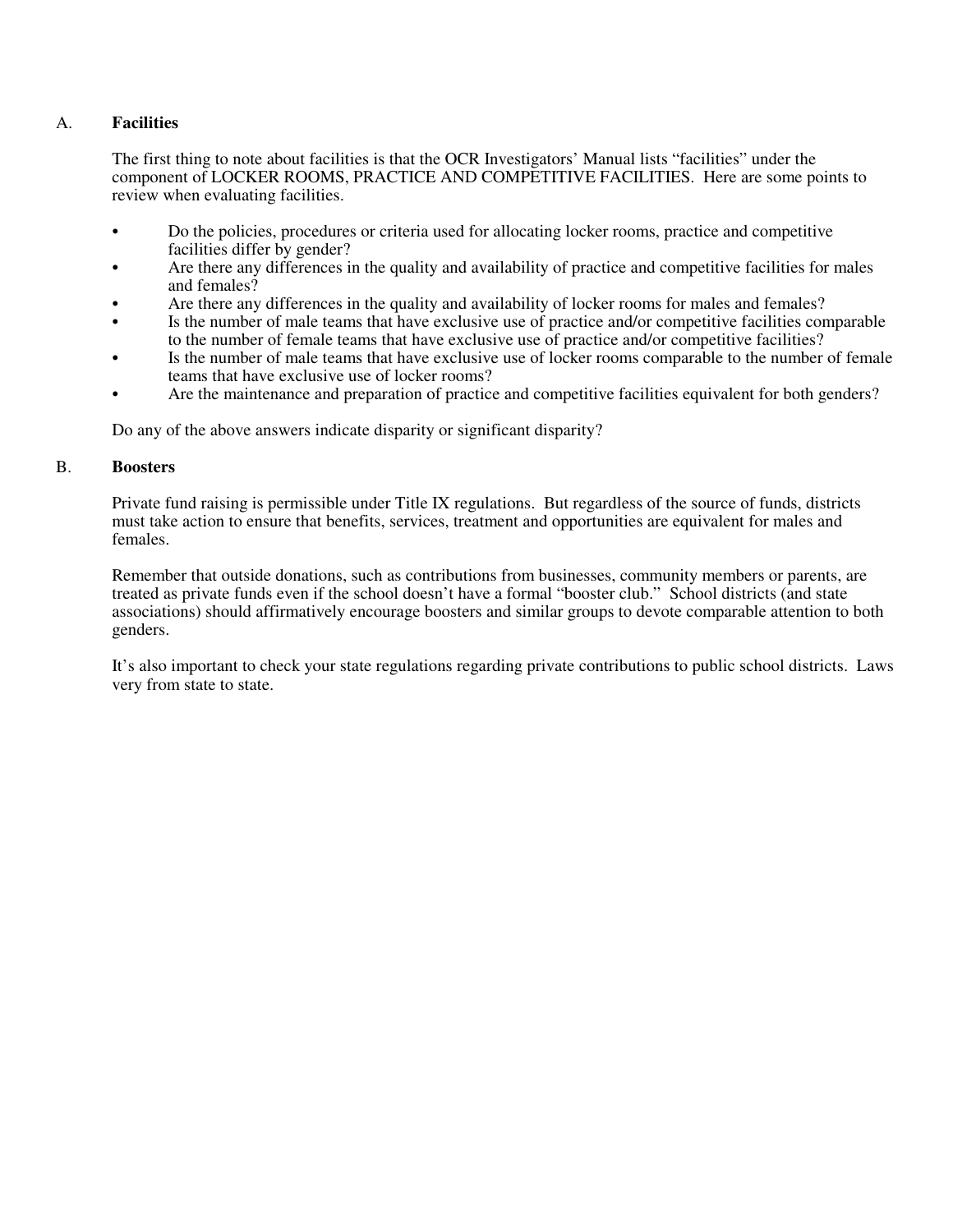

### **STANDARD IV PROGRAM ADMINISTRATION**

**The athletic program has the administrative structure, policies, procedures, and personnel in place to allow for the attainment of the athletic mission and expectations. The program encourages the active involvement of coaches, student-athletes, parents, booster clubs, and the community in decision making to promote an atmosphere of participation and ownership. The accomplishments of the program, the student-athletes and the coaches are regularly acknowledged and celebrated. The program has a clearly defined formative and summative personnel evaluation plan in place which is designed to enhance the professional growth of all coaches. The athletic program promotes and supports all CIAC regulations and by-laws including those of the National Federation of State High Schools and is in compliance with all state and federal statutes**.

- **1.** The school/district shall provide appropriate personnel with adequate time and resources to assure the effective administration of the athletic program.
- **2.** The athletic program has clearly defined policies and procedures in place for the effective administration of the program.
- **3.** The athletic program has a studentathlete/parent handbook and contract that clearly defines all expectations for studentathletes including, but not limited to, policies on sportsmanship, hazing, taunting, substance use and abuse, and is provided to all student-athletes and their parents.
- **4.** The athletic department provides to all coaches, including volunteer coaches, a handbook which outlines all expectations and procedures including CIAC rules and regulations and the responsibility of the coach to promote and model good sportsmanship.
- **5.** The athletic program shall have written guidelines for all booster clubs explaining their role in the program.
- **6.** The athletic program shall have written guidelines and procedures for all athletic events including emergency evacuation measures in line with the CIAC Manual for Tournament Operations and Guidelines for Crowd Control and Security.
- **7.** The athletic program shall have programs in place to educate players, coaches, students, parents and spectators on sportsmanship and proper behavior at all sporting events.
- **8.** The athletic program shall have a formal evaluation plan for all coaches including assistant and volunteer coaches that promote the professional growth and competence of all coaches.
- **9.** The school/athletic department shall provide staff development programs for coaches designed to enhance and improve their professional growth and competence.
- 10. The athletic department provides an induction program for new coaches as well as coaches who are not employed as faculty or staff in the district.
- **11.** The athletic department allows for the meaningful input from student-athletes, parents, booster clubs, and the community into decisions impacting the athletic program.
- **12.** The athletic program complies with all CIAC and National Federation of State High School rules, regulations and by-laws and all state and federal statutes.
- **13.** The athletic program regularly acknowledges, celebrates, and displays the accomplishments of the student-athlete, teams and coaches.

#### **SELF-STUDY CHECKLIST**

- **1.** The school district has an athletic director who is provided the necessary time and resources to provide leadership and manage the program.
- **2.** The school district provides adequate clerical support for the athletic director.
- **3.** Job descriptions exist for positions within the athletic department (athletic director, coaches, faculty manager, game workers, etc.)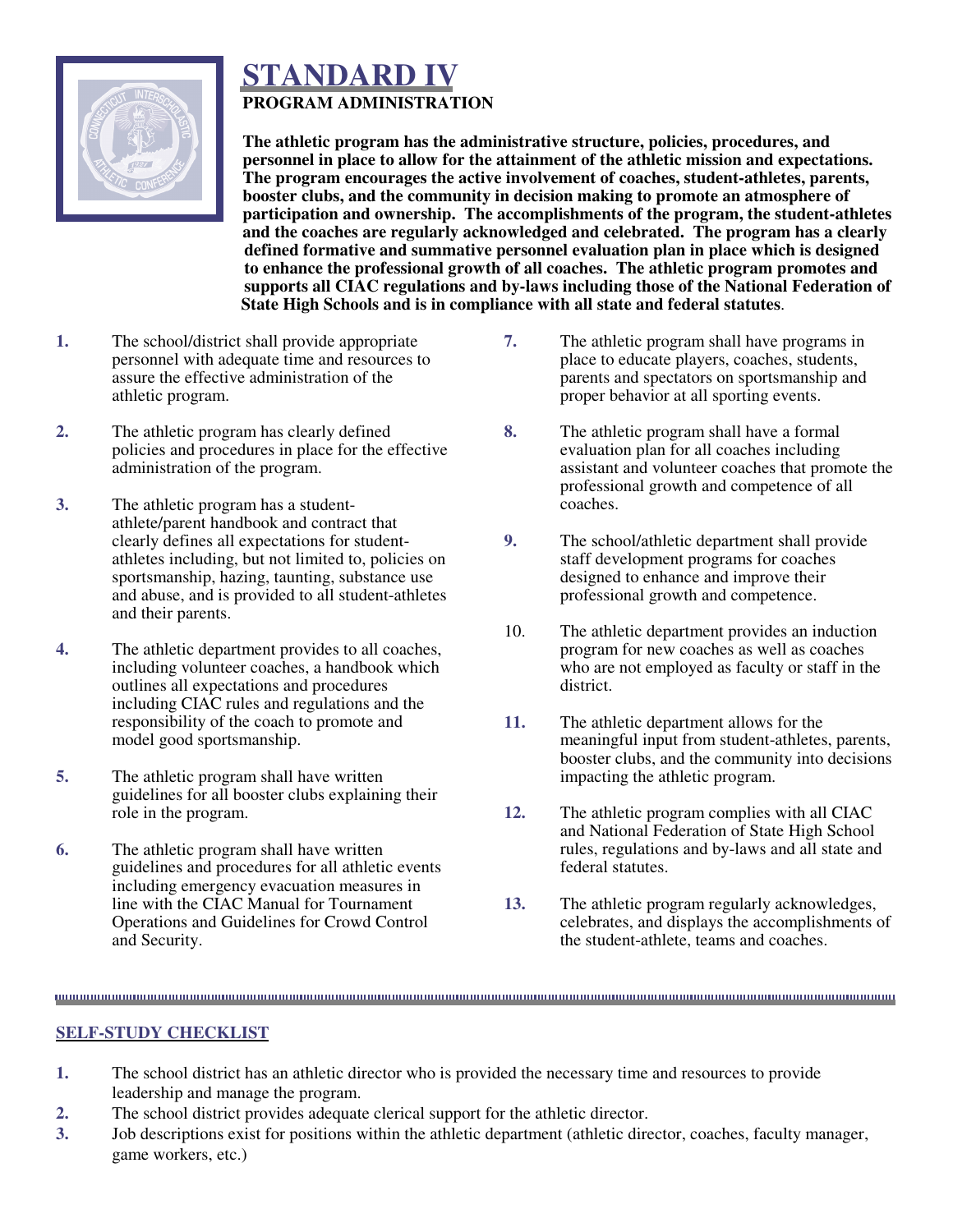- **4.** The athletic department has a written policies and procedures manual that is up-to-date.
- **5.** The athletic department has an up-to-date coaches handbook.
- **6.** The athletic department has a student-athlete/parent handbook with a contract that is updated annually.
- **7.** The athletic department has written policies on sportsmanship, hazing, taunting, and substance use/abuse.
- **8.** The athletic department has written guidelines for all booster clubs concerning fund raising, end-of-year/season events, and distribution of funds raised by booster organizations.
- **9.** The school/athletic department has written guidelines and procedures in place for emergency evacuation of all athletic events. These guidelines conform to the CIAC manual for Tournament Operations and Guidelines for Crowd Control and Security.
- **10.** Programs are in place to educate players, coaches, parents and spectators about sportsmanship and proper behavior at athletic events.
- **11.** A formal coaches evaluation plan is used to evaluate coaches annually.
- **12.** The athletic department provides district-based staff development opportunities or supports the attendance of coaches at workshops offered through professional organizations in order to enhance their professional growth and competence.
- **13.** Student-athletes, parents, booster clubs and the community are provided opportunities to have input into decision impacting the athletic program.
- **14.** The athletic department is in compliance with all CIAC and National Federation rules.
- **15.** The school conducts pre-season meetings for players and their parent/guardian to review all rules, regulations, procedures and athletic contracts.
- **16.** The athletic department has a web site available to athletes, parents and the community to communicate information, schedules, results, programs, activities, rules and regulations.
- **17.** The athletic department meets all the indicators in Standard IV.

**The athletic department should review thoroughly any area where the response was "no" as part of its self-study review.**

#### **PART I** SELF-STUDY QUESTIONS

Please provide a comprehensive response to the following questions:

- **1.** Describe and discuss the adequacy of the personnel, time and resources provided the athletic department to effectively administer and lead the athletic program. Specifically detail any aspect of the program not being met as a result of insufficient personnel, resources or time.
- **2.** Are the policies and procedures of the athletic department clearly written, defined and articulated to all involved? If yes, are copies given to coaches and school administrators? When was the last time these policies and procedures were updated? Were coaches, athletes, and parents involved in the writing or review of these policies and procedures? Please discuss how the department informs the school and community of its programs, policies, and procedures as well as CIAC rules and regulations.
- **3.** Are the policies and procedures of the department aligned with both the mission of the athletic department and the school? Please explain.
- **4.** Are the present policies and procedures of the athletic department sufficient for the effective operation of an exemplary athletic program?
- **5.** Does the athletic department have a handbook for all coaches? How often does the school review the handbook with coaches and how often is the handbook updated?
- **6.** Does the school/athletic department have a student/parent athletic handbook outlining all rules, regulation procedures and contains a contract for the athlete and parent to sign? If yes, how often is the handbook updated? How and when is the information reviewed with the athlete and parent? If no, how do the student-athletes and parents know the rules and regulations of the athletic department and CIAC?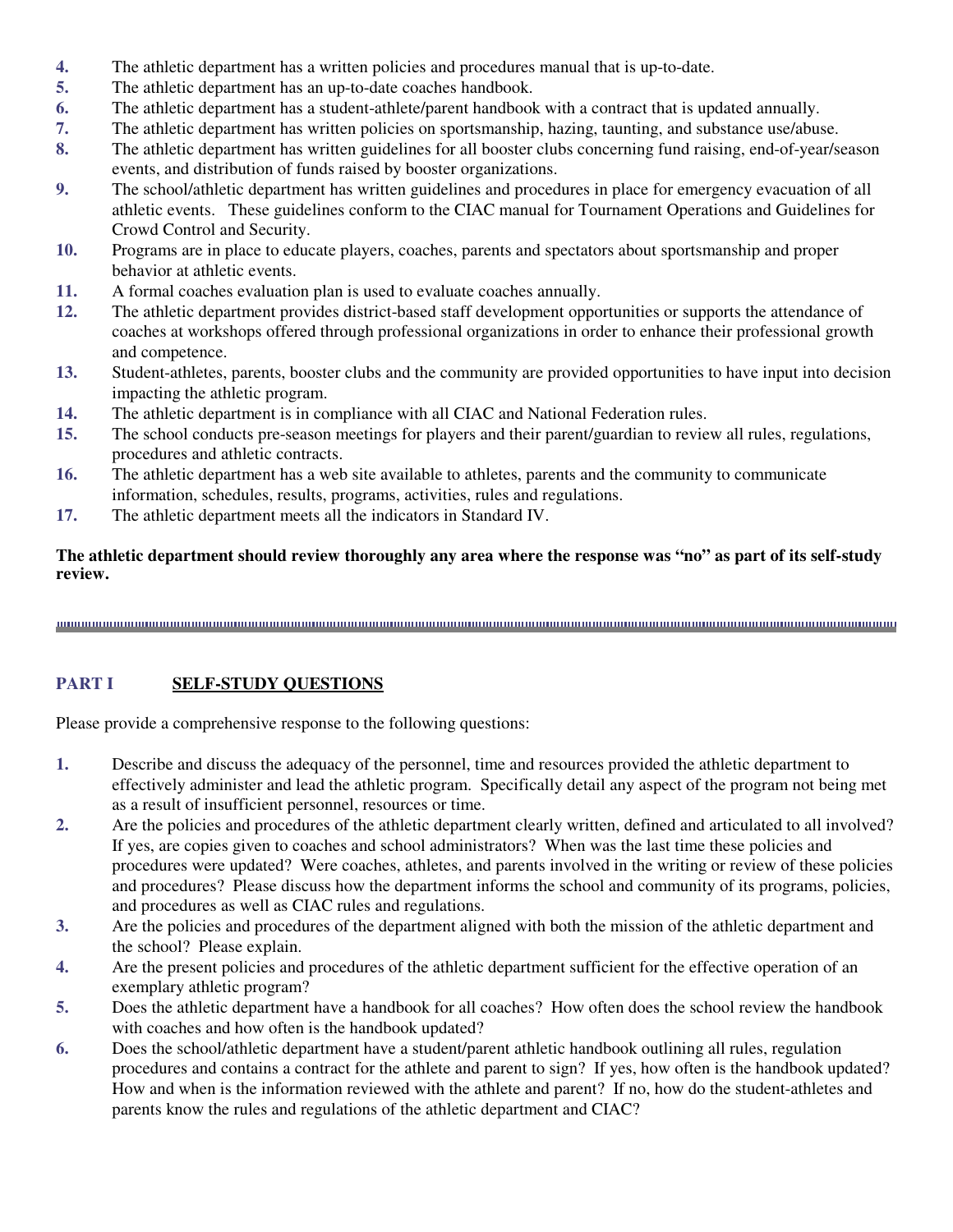- **7.** Does the school / athletic department have written policies on the following:
	- Sportsmanship
	- $\bullet$  Hazing
	- $\bullet$  Taunting
	- Substance use and abuse
- **8.** Does the school have written guidelines for booster clubs which delineate their role in the athletic program and the extent of fund raising and the use of such funds?
- 9. Does the athletic department have written job descriptions for positions such as coach, faculty manager, athletic trainer, event manager, etc.
- 10. Does the athletic department conduct pre-season meetings for players and parents to review rules and regulations, procedures, and contracts? Does the department use the school web site to inform students and parents about its programs, events, policies and expectations?
- **11.** Discuss the school/athletic departments efforts to educate players, parents, coaches and spectators on proper behavior at athletic contests. Have these efforts resulted in improved sportsmanship and behavior at games?
- **12.** Describe the procedures used by the school/athletic department to evaluate the coaching staff. Have the evaluation procedures improved the performance of coaches and enhanced learning for the student-athlete? Do coaches have opportunities for self-evaluation?
- **13.** Does the school athletic department offer staff development or in-service programs to enhance the skills and ability of coaches based upon data from the annual evaluation of coaches? Provide a listing of any programs offered by the school or attended by the coaching staff.
- **14.** Describe how the school regularly acknowledges, celebrates, and displays the accomplishments of the studentathlete and coaches. Do all programs receive the same recognition?
- **15.** Describe how student-athletes, parents, booster clubs and the community have input into decisions that impact the program. Do all stakeholders feel their input is meaningful?
- **16.** Are the procedures for the management of all home contests designed to assure a safe and orderly environment and are they in compliance with the CIAC Manual for Tournament Operations and Guidelines for Crowd Control and Security.

#### *Please provide a copy of the following:*

- C *Athletic policy and procedures manual*
- Copy of the school's operation plan for home events
- C *Copy of the student-athlete / parent handbook and contract*
- C *Copy of the Coaches Handbook*
- Copy of the written guidelines for booster clubs
- C *Copy of the school's athletic department's policies on sportsmanship, hazing, taunting, substance use and abuse – if not already included in the student-athlete / parent handbook*
- C *Copy of the coaches evaluation documents*
- C *Copy of staff development offerings provided for coaches*

#### **PART II**

- Please list those attributes the athletic department does well regarding this standard.
- Please list those aspects of this standard in need of intervention by order of importance.

#### **PART III**

• Describe the department's plan to address areas in need of intervention.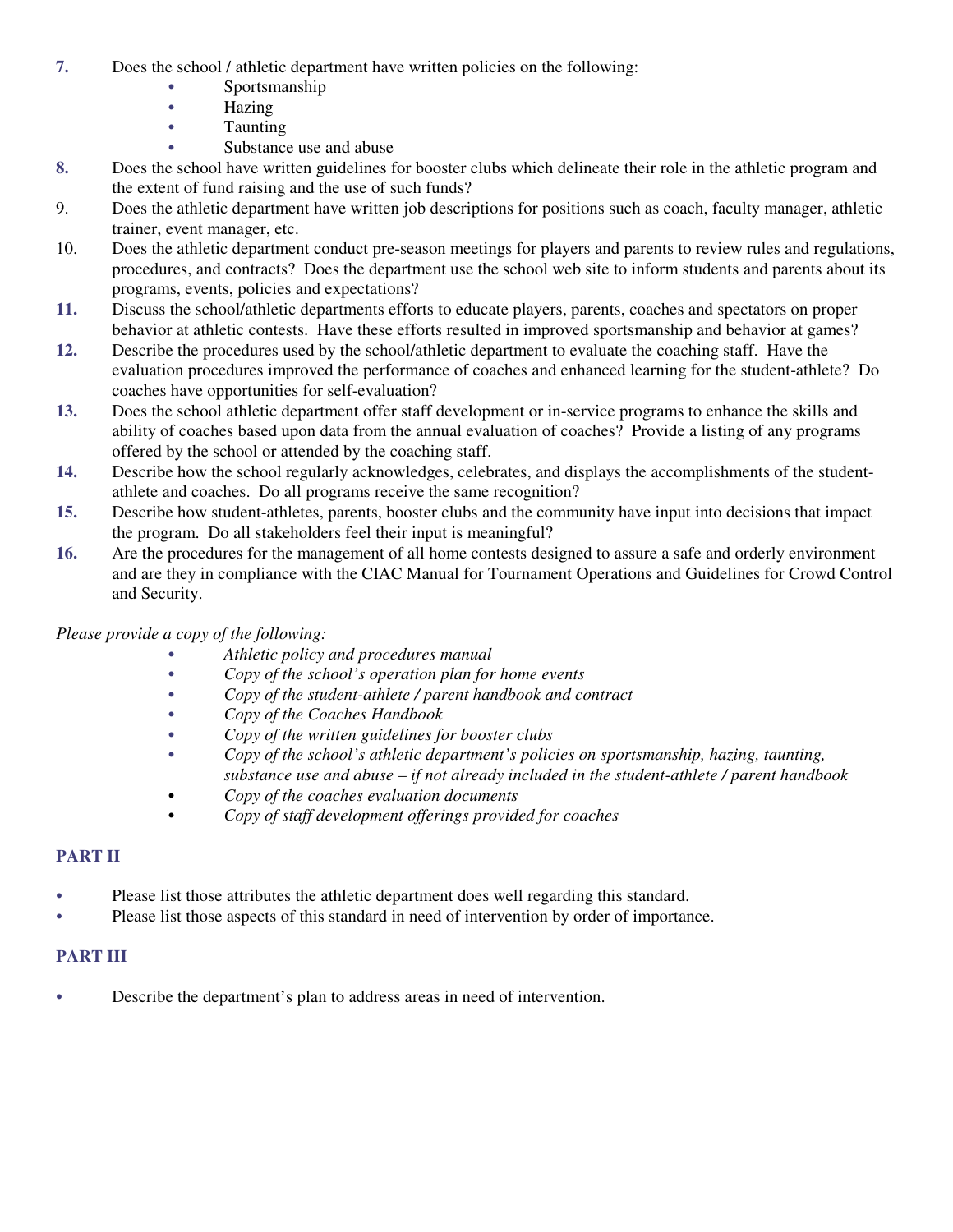

### **STANDARD V PROGRAM AND PLAYER EVALUATION**

The athletic program has an ongoing program evaluation procedure in place designed to measure the department's success in achieving its mission and expectations and the developmental skill growth of each student-athlete. The skill growth of athletes is formally assessed at the end of each season and improvement plans are co-developed by the coach and athlete. The athletic department reports its progress in meeting its mission and expectations to the school administration and develops action plans for improvement.

- **1.** The athletic program shall have a formalized process in place to assess the achievement of its mission and expectations. Data collection and review procedures shall be in place to support the department's findings.
- 2. The athletic department shall periodically employ surveys and focus groups to garner information from parents, students, and coaches regarding the success of the athletic department in meeting its mission.
- **3.** The athletic department shall report the results of its efforts to meet the mission and expectations annually.
- **4.** The athletic department shall develop action plans for improvement or enhancement of the program on an annual basis.
- **5.** The athletic department shall develop and implement a player assessment program that is designed to set and evaluate individual performance goals for each student-athlete on a seasonal basis.

#### **SELF-STUDY CHECKLIST**

- **1.** The school has established a formalized process to periodically review and update the athletic mission and expectations.
- **2.** The school has established criteria that will be used to measure the school/athletic department success in meeting the mission and expectations.

- **3.** The school has a formalized process to report its success in meeting the mission on an annual basis.
- **4.** Action plans for improvement/enhancement are developed annually.
- **5.** The athletic department has developed and implemented a player assessment program which evaluates individual performance goals established for each student-athlete.
- **6.** Players and coaches co-develop performance improvement plans for the upcoming season and for off-season skill development and conditioning.
- **7.** The athletic program meets all the indicators in Standard V.

#### **The athletic department should review thoroughly any area where the response was "no" as part of its self-study review.**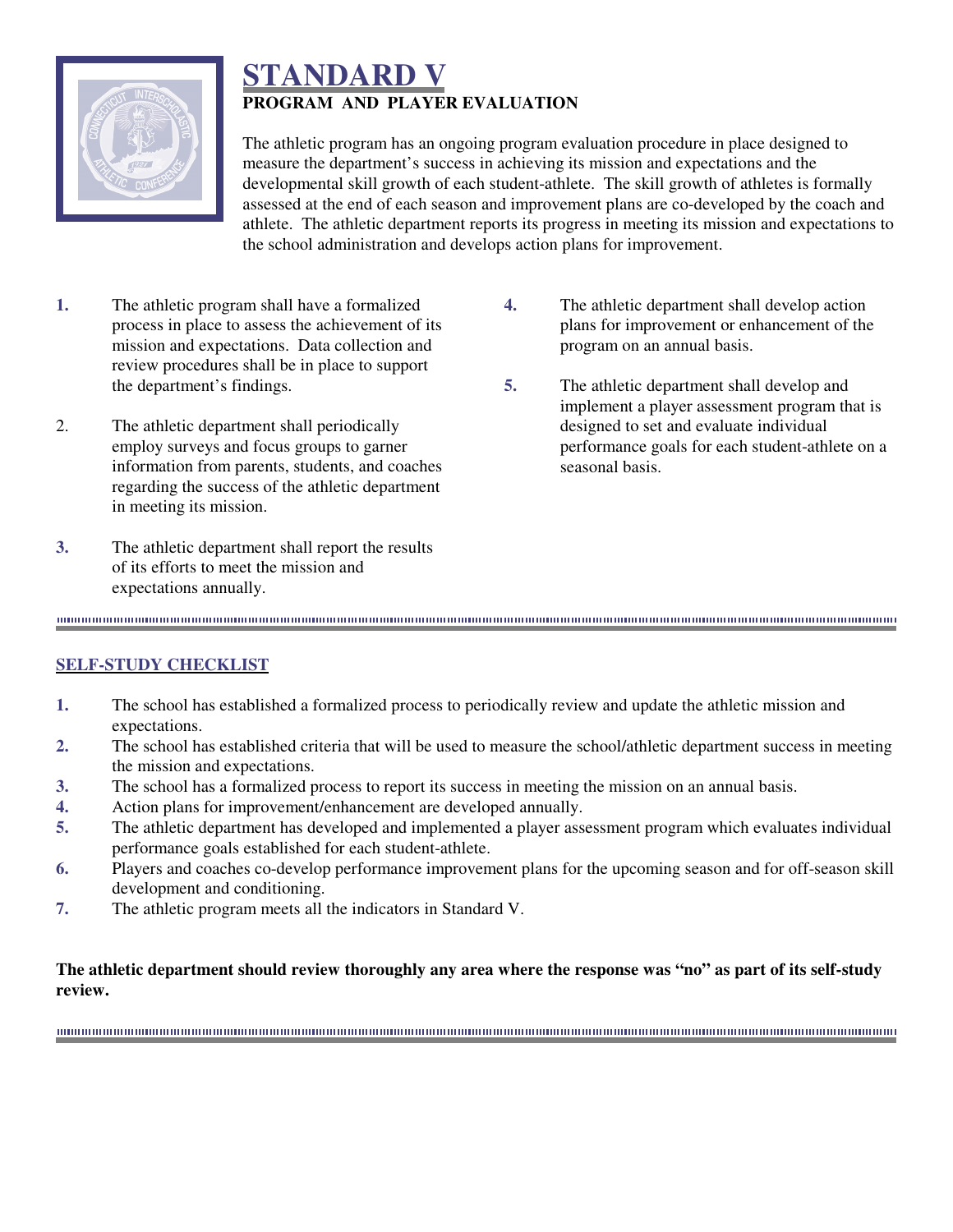#### **PART I** SELF-STUDY QUESTIONS

Please provide a comprehensive response to the following questions:

- 1. Provide details of the athletic department's formalized plan for the periodic review and updating of the mission and expectations.
- 2. Discuss the data collection procedures and what data the school/athletic department uses to measure its success in meeting the mission and expectations.
- 3. Discuss the school/athletic department plan to report its progress in meeting the mission. If available, please provide a sample of an annual department improvement report from past years.
- 4. Detail how student-athletes are evaluated by their coaches both pre- and post-season and provide examples of player improvement plans co-developed by coaches and players.
- 5. Discuss how the results of player assessment are shared with the student-athletes, athletic director and receiving coaches.

#### **PART II**

- Please list those attributes the athletic department does well regarding this standard.
- Please list those aspects of this standard in need of intervention by order of importance.

#### **PART III**

• Describe the department's plan to address areas in need of intervention.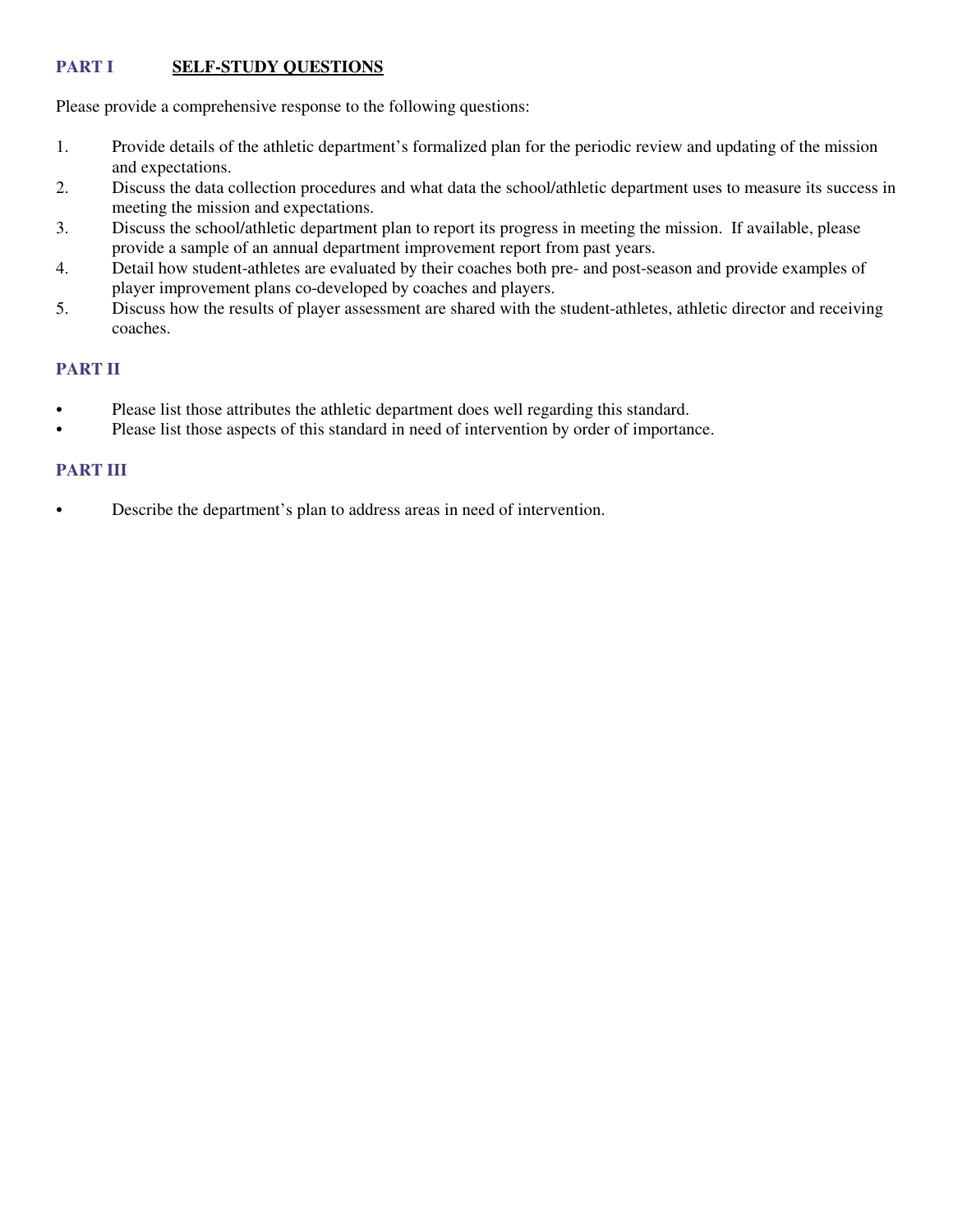### **ATHLETIC PROGRAM STRENGTHS / NEEDS**

Please list those attributes that the athletic department does well:

- $\bullet$
- **e**
- **e**
- 
- **e**
- **e**
- **e**
- **e**
- **e**
- 

Please list areas in need of improvement as a result of the self-study review in priority order:

- **e e**
- **e**
- **e**
- 
- **e**
- **e**
- **e**
- 
- **e**

What are the major obstacles the athletic department faces in meeting the Standards of an Exemplary Athletic Program, if any? Please list in priority order:

- **e**
- **e**
- 
- **e**
- **e**
- **e**
- **e**
- 
- **e**
- **e**

CONNECTICUT INTERSCHOLASTIC ATHLETIC CONFERENCE: PROGRAM EVALUATION MODEL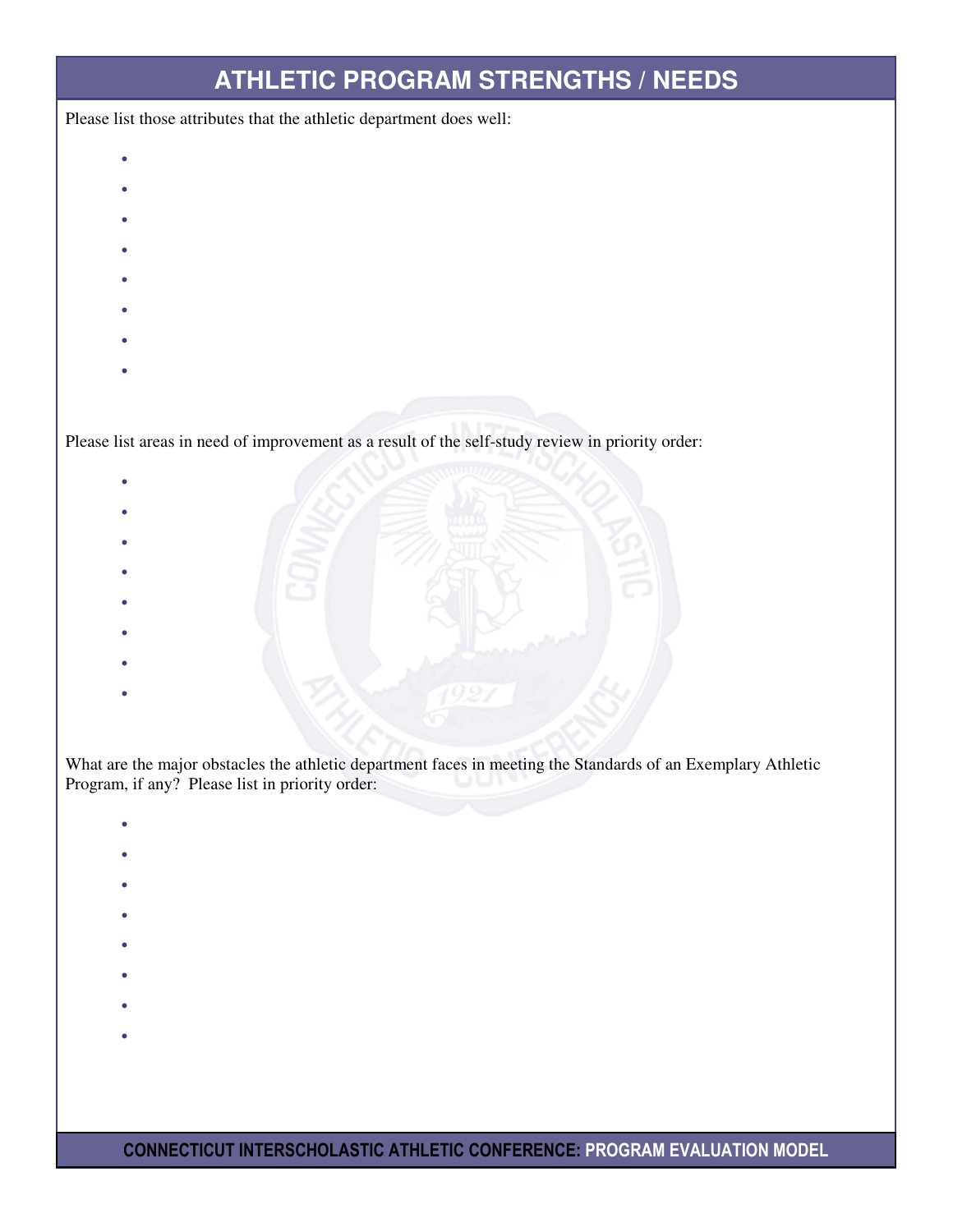### **ATHLETIC DEPARTMENT PROFILE**

The profile is to be completed as part of the athletic department self-study. The information will allow the school / athletic department to see trends over time and will provide the visiting team an overview of the program. **Please complete the data for all CIAC-sponsored activities over the past three years, if available. If not, use the most recent data.**

- **1.** The mission of the district, school, and athletic department.
- **2.** Number of student-athletes (boys/girls)\* participating in your athletic program. Of these athletes provide the number of one, two or three sport athletes.
- **3.** Number of boys/girls sports per season. Please list sports per season at every level of play.
- **4.** Number of student-athletes declared academically ineligible by sport.
- **5**. The number of students cut from teams (boys/girls) by grade.
- **6.** Number of students removed from teams for reasons other than academic performance. Please list the sport and reason.
- **7.** Number of sportsmanship issues, e.g., game ejections, altercations, red cards, taunting, etc., by sport. Please list data for students and coaches separately.
- **8.** Number of coaches who are certified teachers from your district, the number of certified teachers from outside the district, the number of non-certified individuals who coach in the district.
- **9.** Number of league and state championships by sport.
- **10.** Awards or recognition received by the athletic department.
- **11.** Percentage of student-athletes achieving academic honors by sport.
- **12.** Sports (or levels) that have been added over the past five years and any sport or level anticipated to be added over the next five years. List any sport or team that has been cancelled and the reason for this change.
- **13.** The Board of Education or governing body athletic budget (excluding salaries and transportation) for the past three years. Indicate the percentage of change of the athletic budget, with exclusions, for each year.
- **14.** List any sports funded by another individual or group other than the board of education or governing body.
- **15.** Information concerning participation fees (pay for play), if applicable. .
- **16.** Job descriptions for coaches, athletic director, trainer, volunteer coaches, faculty manager, etc.
- **17.** Provide a copy of the coaches' evaluation document, if available, and the date of the last revision.
- **18.** The percentage of turnover of coaches over the past five years by level.
- **19.** Copy of your latest coaches' handbook, if available.
- **20.** The number of athletic directors hired by the district over the past ten years.
- **21.** Copy of the district procedures for the hiring of coaches, if available.
- **22.** The salary schedule for coaches.
- **23.** Copy of the student-athlete / parent handbook and contract.
- **24**. Information concerning the role of the Title IX coordinator in regard to the athletic program, if available.
- **25**. Sample of curriculum guides, play books, modules or units developed by the school's athletic department.
- **26**. A copy of the district's long range plan (or capital improvement plan), if available that provides for projects involving athletic fields or facilities.
- **27**. A copy of written guidelines for booster clubs, if available.

\* Available through the on-line eligibility center at CIAC

#### CONNECTICUT INTERSCHOLASTIC ATHLETIC CONFERENCE: PROGRAM EVALUATION MODEL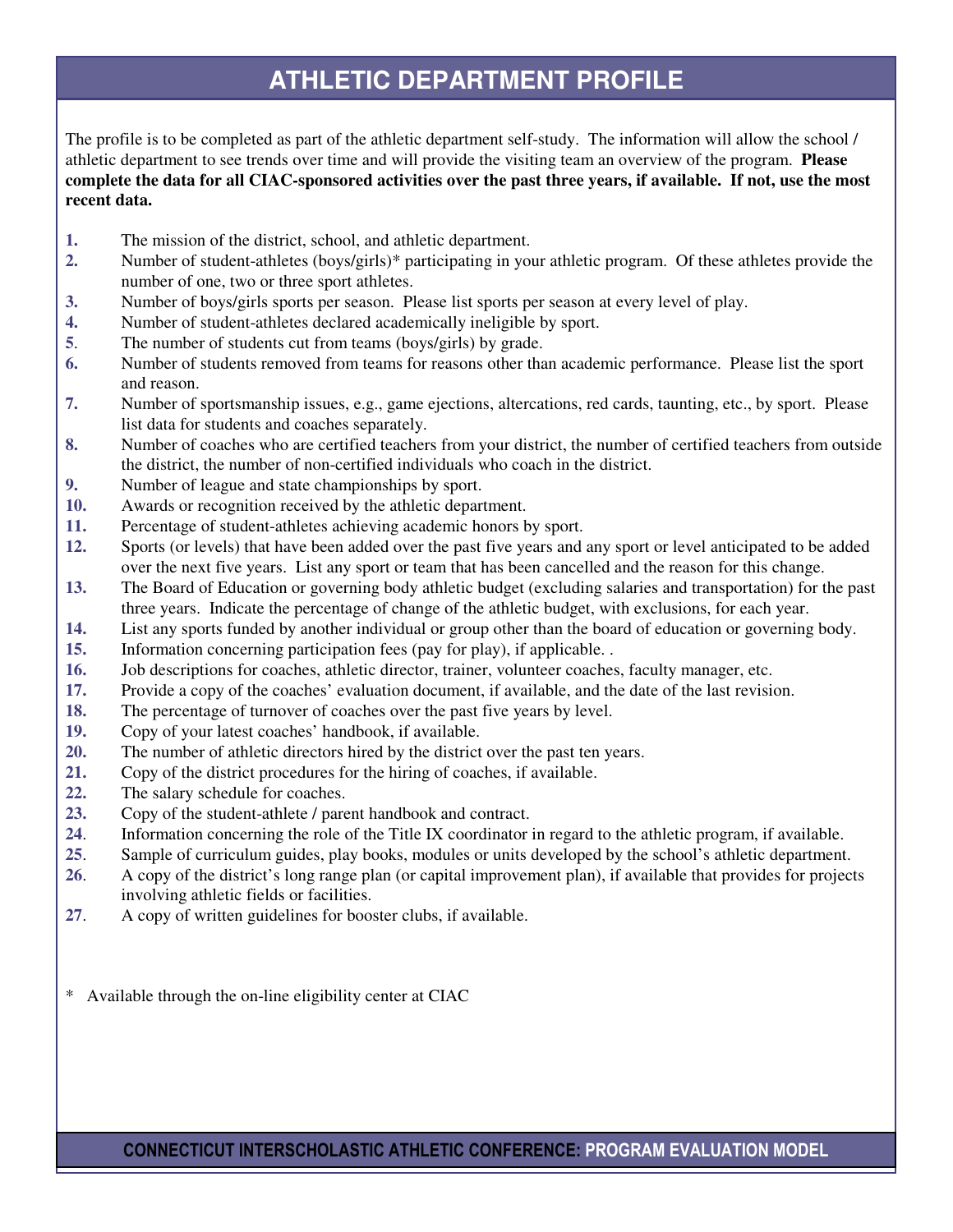### **ATHLETIC PROGRAM REVIEW: COACHES' SURVEY**

*(Reprinted with permission of Auclair, Lehr & Startup, Educational Consultants)*

#### Dear Coach:

Your school has commissioned the CIAC to conduct a review of the interscholastic athletic program and to make recommendations for its improvement. Part of that review involves conducting surveys of all coaches, and selected athletes and parents. It is very important to the validity of the study that all coaches complete this survey on line at casciac.org and click on survey and select the appropriate category. Your school administration will provide you with the appropriate password for your school.

Please fill out this survey carefully, answering all questions to the best of your knowledge. Comments at the end of each section will be considered, but are not necessary. You may also include any other comments that you feel are important. It is essential that you not consult with anyone else about your responses. It is your opinions that are being sought.

Your thoughts are essential to the work of the evaluators. Your cooperation in completing the survey in a timely fashion is greatly appreciated and will make the survey more valid. **Check the Correct Information:**

| <b>School</b> |  |  |
|---------------|--|--|
|               |  |  |

| School | Sex: | Female | 'м<br>Vlale |
|--------|------|--------|-------------|
|--------|------|--------|-------------|

**Please check all sports which you coached at your school – including levels (e.g. girls basketball - fr, JV – girls tennis - JV, varsity) Check all that are appropriate from the pull down menu.**

**Directions – Using the following code, check the letter after each statement which best describes your feelings about it:**

| <b>SA</b> – Strongly Agree                                                        | $A - \text{Agree}$ | $N - No$ Opinion | $D$ – Disagree |  |   | $SD -$ Strongly Disagree |  |
|-----------------------------------------------------------------------------------|--------------------|------------------|----------------|--|---|--------------------------|--|
|                                                                                   |                    |                  |                |  |   |                          |  |
| <b>PROGRAM ISSUES</b>                                                             |                    |                  |                |  |   |                          |  |
| I am familiar with the mission and goals of the athletic program                  |                    |                  | SA A N D       |  |   | - SD                     |  |
| The athletic mission reflects the values of the school and community              |                    |                  | SA A N D       |  |   | <b>SD</b>                |  |
| Participation in high school athletics is a positive experience                   |                    |                  | SA A N D       |  |   | - SD                     |  |
| The athletic program promotes involvement in more than one sport                  |                    |                  | SA A N D       |  |   | <b>SD</b>                |  |
| Expectations of student athletes are fair and equitable                           |                    |                  | SA A N D       |  |   | <b>SD</b>                |  |
| Rules of conduct listed in the Athletic Handbook are effectively                  |                    |                  |                |  |   |                          |  |
| followed                                                                          |                    |                  | SA A N         |  | D | <b>SD</b>                |  |
| Our school belongs to the most appropriate athletic conference                    |                    |                  | SA A N D       |  |   | <b>SD</b>                |  |
| In general, athletic policies and procedures are clearly defined and<br>effective |                    |                  | SA A N         |  | D | <b>SD</b>                |  |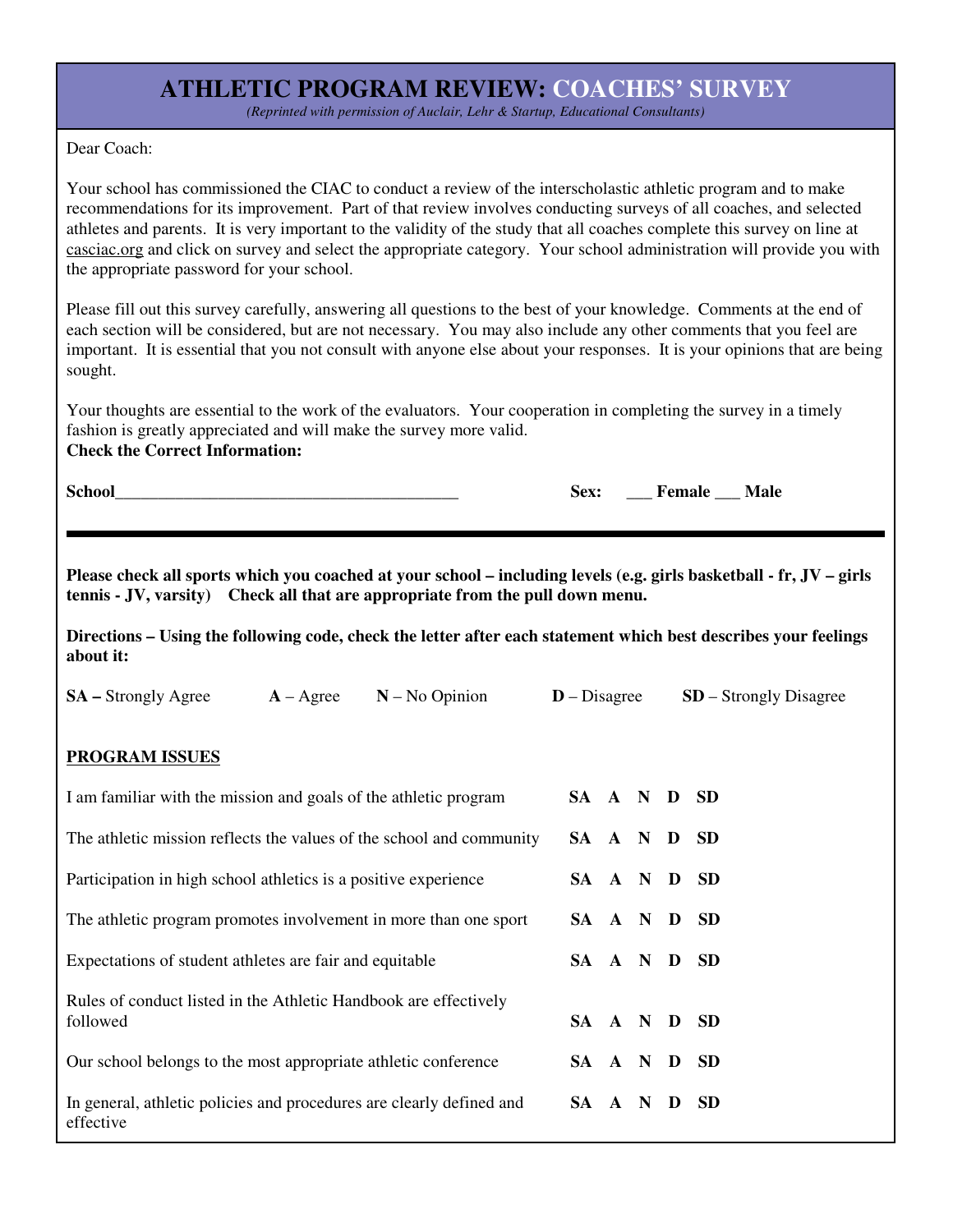### **ATHLETIC PROGRAM REVIEW: COACHES' SURVEY - page 2**

### **PROGRAM ISSUES** (continued)

| Coaches are given adequate time for practices                                                                            | SA A N D |              |       |   | <b>SD</b> |
|--------------------------------------------------------------------------------------------------------------------------|----------|--------------|-------|---|-----------|
| An appropriate balance exists between athletics and academics                                                            | SA A N D |              |       |   | <b>SD</b> |
| The athletic department promotes and recognizes academic<br>achievements                                                 | SA A N   |              |       | D | <b>SD</b> |
| The athletic program is well administered                                                                                | SA A N D |              |       |   | <b>SD</b> |
| Athletics are perceived as important by the student body                                                                 | SA A N D |              |       |   | <b>SD</b> |
| Recreation, youth league, and other developmental programs<br>allow our teams to be competitive at the high school level | SA A N D |              |       |   | <b>SD</b> |
| Additional sport offerings at the middle school level would<br>improve the competitiveness of our high school programs   | SA A N D |              |       |   | <b>SD</b> |
| Appropriate emphasis is placed on off-season programs,<br>sports camps, summer leagues, etc.                             | SA A N D |              |       |   | <b>SD</b> |
| Sports offerings are sufficient to accommodate the interests of<br>most students                                         | SA A N D |              |       |   | <b>SD</b> |
| The athletic department has clearly defined guidelines regarding<br>booster clubs                                        | SA.      |              | A N D |   | <b>SD</b> |
| Coaches develop skill goals for each individual player and assess<br>each student-athlete in relation to these goals     | SА       | $\mathbf{A}$ | N     | Ð | <b>SD</b> |

**Comments:**

#### **PERSONNEL ISSUES**

| The process of selecting coaches is fair and effective                                      | SA A N D SD |  |      |
|---------------------------------------------------------------------------------------------|-------------|--|------|
| Appropriate staff development opportunities exist for coaches                               | SA A N D    |  | - SD |
| Varsity coaches instruct and guide JV and freshman coaches                                  | SA A N D    |  | - SD |
| The system of evaluating coaches is fair and effective                                      | SA A N D SD |  |      |
| A cooperative spirit exists between coaches of different sports                             | SA A N D    |  | - SD |
| Athletes can approach coaches freely to discuss personal issues                             | SA A N D    |  | - SD |
| Coaches provide guidance and assistance to student-athletes intending<br>to play in college | SA A N D    |  | - SD |

**Comments:**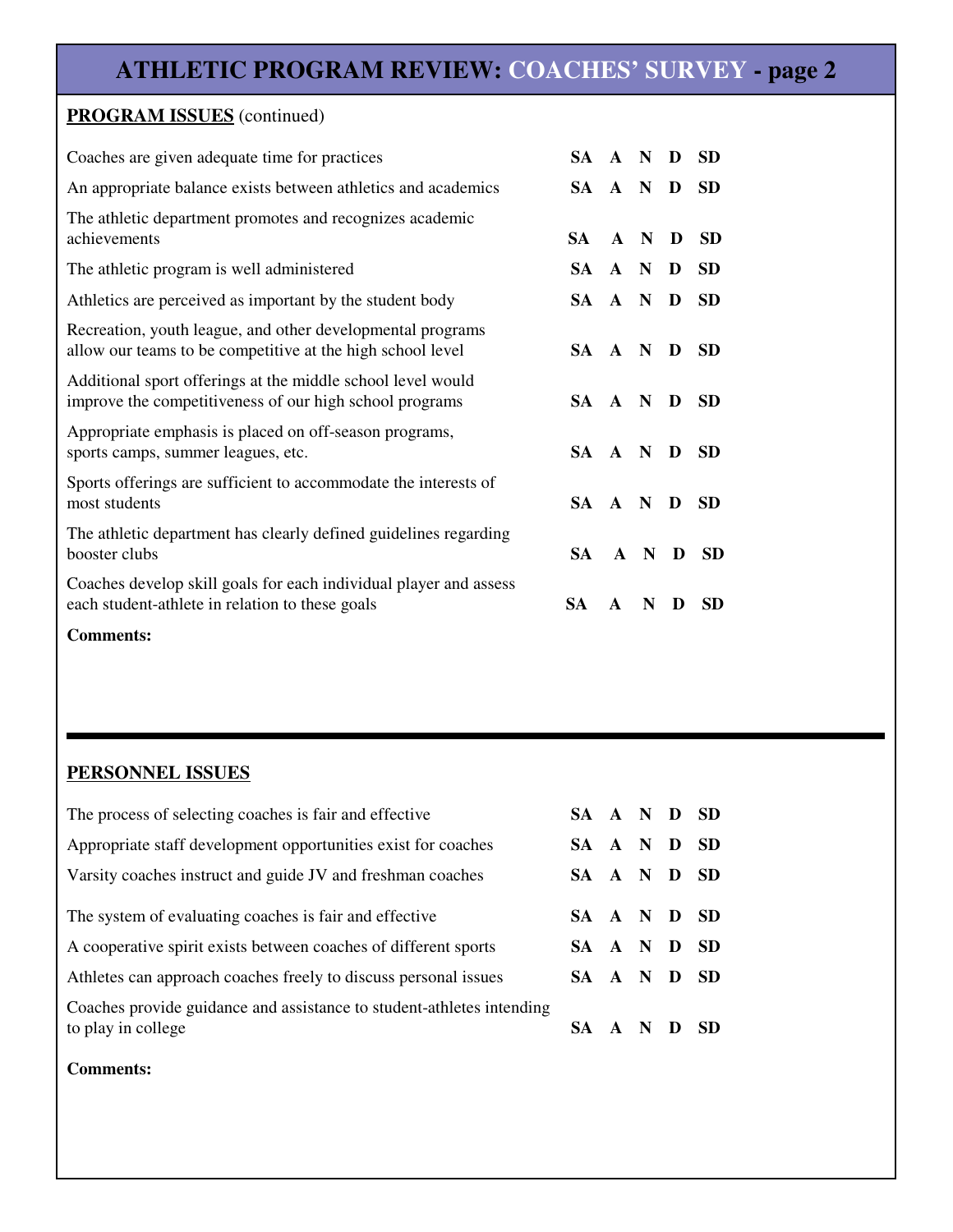### **ATHLETIC PROGRAM REVIEW: COACHES' SURVEY - page 3**

#### **COMMUNICATIONS**

| Coaches input regarding athletic programs is valued.                                                       | SA A N D SD |              |     |   |           |
|------------------------------------------------------------------------------------------------------------|-------------|--------------|-----|---|-----------|
| The athletic department clearly communicates its expectations<br>concerning sportsmanship and fan behavior | SA A N D SD |              |     |   |           |
| Athletic achievements are given appropriate exposure within<br>the school                                  | SA A N D SD |              |     |   |           |
| Press and media coverage of athletic events is appropriate                                                 | SA A N D    |              |     |   | <b>SD</b> |
| Parental input regarding coaches is fairly considered by the<br>administration                             | SA A N D SD |              |     |   |           |
| Coaches effectively communicate their expectations of athletes<br>to parents                               | SA A N D    |              |     |   | <b>SD</b> |
| Varsity coaches instruct and guide JV and freshman coaches                                                 | SA.         | $\mathbf{A}$ | - N | D | <b>SD</b> |

#### **Comments**:

### **EQUITY ISSUES**

| All students are given an equal opportunity to participate in<br>athletic programs                | SA A N D SD |  |      |
|---------------------------------------------------------------------------------------------------|-------------|--|------|
| Athletic programs for which I am responsible have been treated<br>equitably with all other sports | SA A N D SD |  |      |
| Boys and girls athletic programs receive equitable treatment                                      | SA A N D SD |  |      |
| Practice and game facilities are equitable for boys and girls sports                              | SA A N D SD |  |      |
| Provision of uniforms is equitable for boys and girls teams                                       | SA A N D    |  | - SD |

#### **Comments**: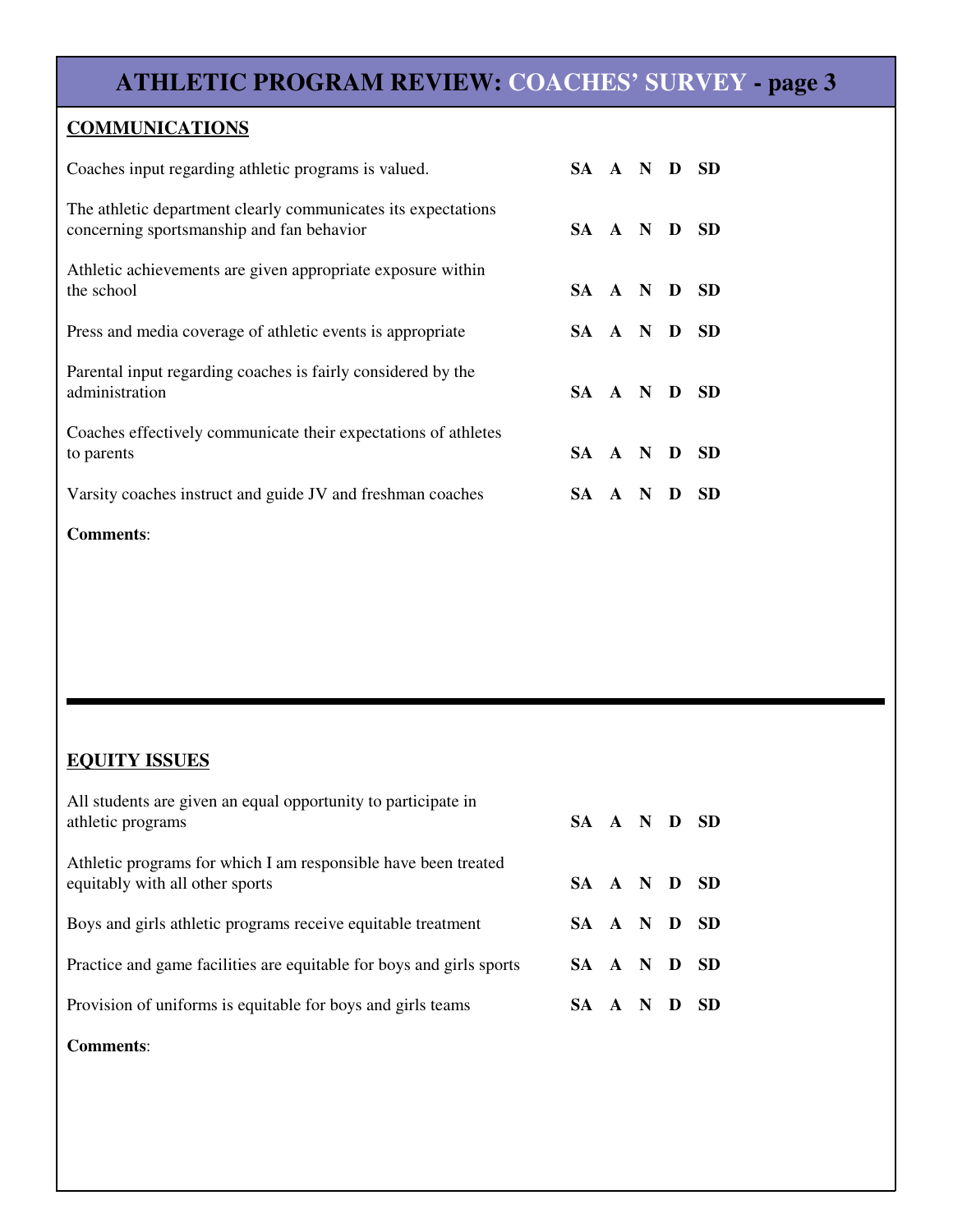### **ATHLETIC PROGRAM REVIEW: COACHES' SURVEY - page 4**

#### **FINANCIAL SUPPORT ISSUES**

| Athletic teams are financially as well supported as those of our<br>opponents | SA A N D SD |  |   |      |
|-------------------------------------------------------------------------------|-------------|--|---|------|
| Athletic facilities are as good as those of our opponents                     | SA A N D    |  |   | - SD |
| Team uniforms and equipment are as good as those of our opponents             | SA A N D    |  |   | -SD  |
| Coach's stipends are fair relative to surrounding communities                 | SA A N D    |  |   | - SD |
| Maintenance of athletic facilities is adequate                                | SA A N D SD |  |   |      |
| Funding for transportation is adequate                                        | SA A N D    |  |   | - SD |
| Funding for athletic awards is adequate                                       | SA A N      |  | Ð | SD   |

**Comments**:

#### **GENERAL QUESTIONS**

- 1. What is the best thing about your athletic programs?
- 2. What single thing would you most like to see changed about your athletic programs?
- 3. Feel free to submit any other comments.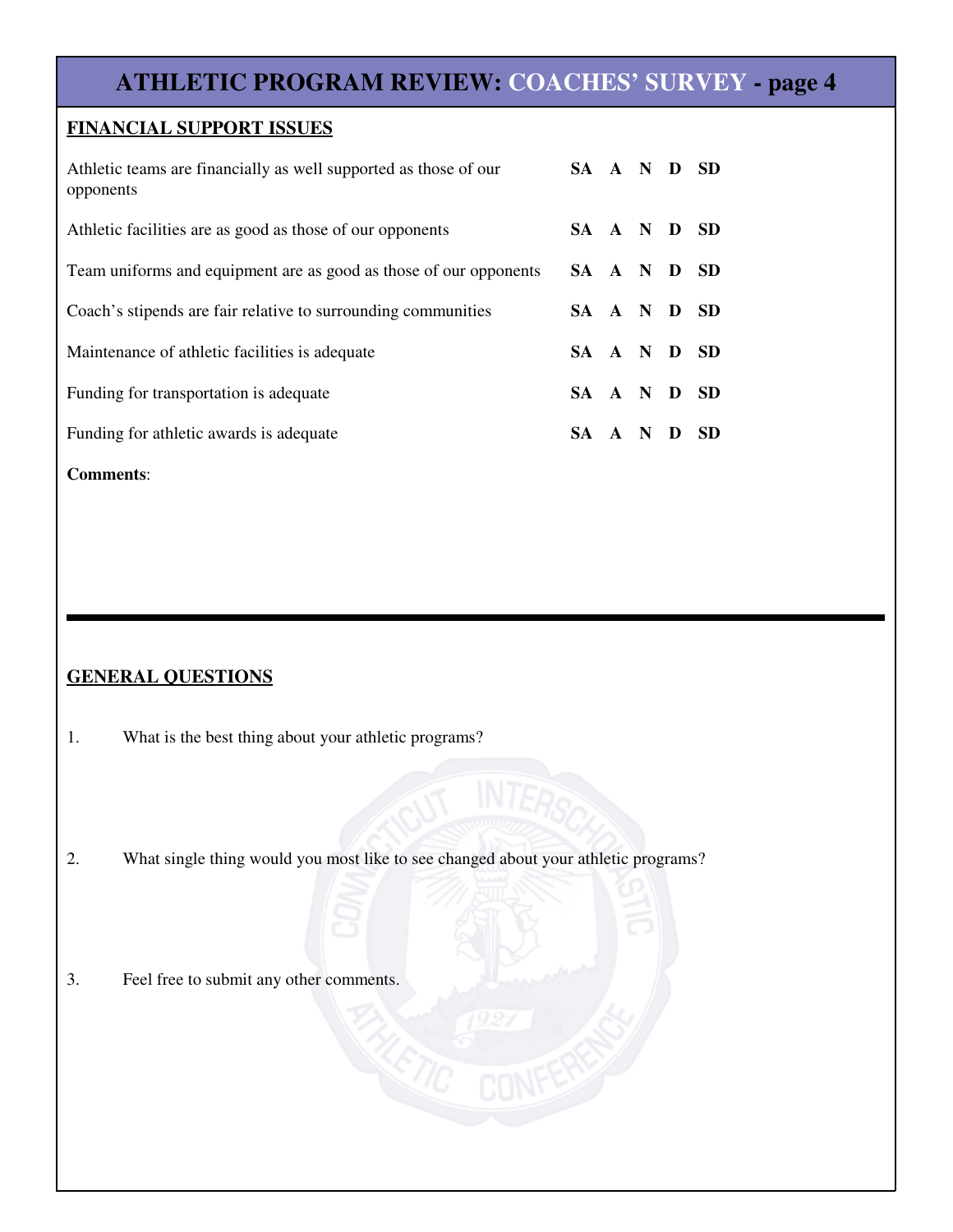### **ATHLETIC PROGRAM REVIEW: PARENT SURVEY**

*(Reprinted with permission of Auclair, Lehr & Startup, Educational Consultants)*

Your school has commissioned CIAC to conduct a review of the interscholastic athletic program and to make recommendations for its improvement. Part of that review involves conducting surveys of all coaches, and selected athletes and parents. You are one of the parents selected to participate in this study. It is important to the validity of the study that you spend a few minutes to complete the survey on line at casciac.org and click on survey and select the appropriate category. Your school athletic administration will provide you with the appropriate password for your school.

Please complete this survey carefully, answering all questions to the best of your knowledge. Comments at the end of each section will be considered, but are not necessary. You may also include any other comments that you feel are important. It is essential that you not consult with anyone other than your spouse about your responses. It is your opinions that are being sought. Please complete the survey by the deadline date outlined in the letter you received from the school.

Your thoughts are essential to the work of the evaluators. Your cooperation in completing the survey in a timely fashion is greatly appreciated and will make the survey more valid.

| <b>School</b> | Grade 9 10 11 12 | Male<br>Female<br>Sex: |
|---------------|------------------|------------------------|
|               | 9 10 11 12       | <b>Female</b> Male     |
|               | 9 10 11 12       | <b>Male</b><br>Female  |

**Please check all sports in which your student-athlete(s) have participated, including levels (e.g. girls basketball - fr, JV – girls tennis - JV, varsity) Check all that are appropriate from the pull down menu.**

**Directions – Using the following code, check the letter after each statement which best describes your feelings about it:**

| <b>SA</b> – Strongly Agree                                                   | $A - \text{Agree}$ | $N - No$ Opinion | $D$ – Disagree |          |  |     | $SD -$ Strongly Disagree |  |
|------------------------------------------------------------------------------|--------------------|------------------|----------------|----------|--|-----|--------------------------|--|
| <b>PROGRAM ISSUES</b>                                                        |                    |                  |                |          |  |     |                          |  |
| I am familiar with the mission and goals of the athletic department          |                    |                  |                | SA A N D |  |     | SD.                      |  |
| The athletic mission reflects the values of the school and community         |                    |                  |                | SA A N D |  |     | <b>SD</b>                |  |
| Participation in high school athletics is a positive experience              |                    |                  |                | SA A N D |  |     | <b>SD</b>                |  |
| The athletic department encourages participation in more than one<br>sport   |                    |                  |                | SA A N D |  |     | <b>SD</b>                |  |
| Expectations of student athletes are fair and equitable                      |                    |                  |                | SA A N D |  |     | <b>SD</b>                |  |
| Rules of conduct listed in the Athletic Handbook are effectively<br>followed |                    |                  |                | SA A N   |  | - D | <b>SD</b>                |  |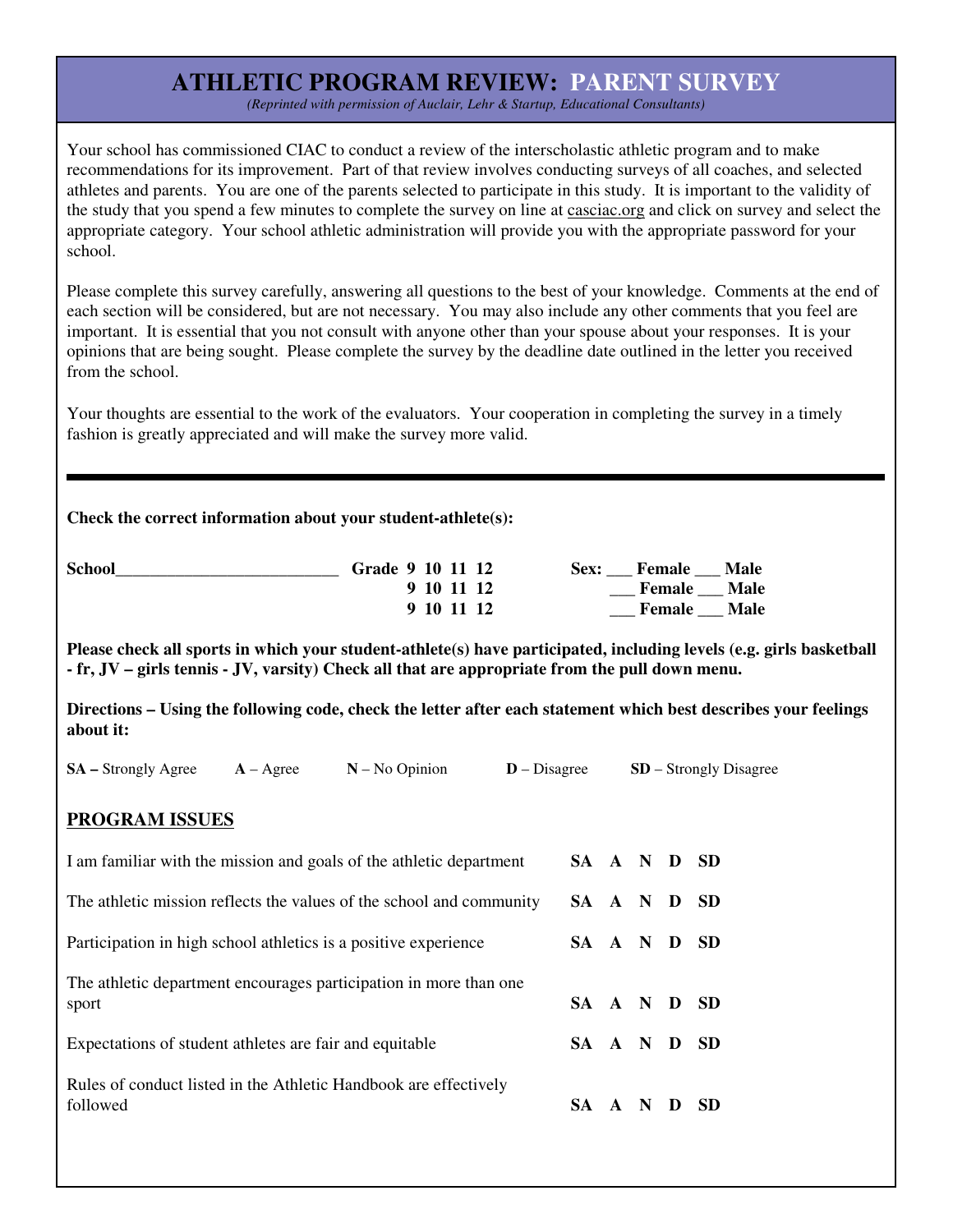### **ATHLETIC PROGRAM REVIEW: PARENT SURVEY - page 2**

#### **PROGRAM ISSUES** (continued)

| In general, athletic policies and procedures are clearly communicated<br>and effective                                   | SA A N D |     |   | <b>SD</b> |  |
|--------------------------------------------------------------------------------------------------------------------------|----------|-----|---|-----------|--|
| Demands of practice schedules are reasonable                                                                             | SA A N   |     | D | <b>SD</b> |  |
| An appropriate balance exists between athletics and academics                                                            | SA A N   |     | D | <b>SD</b> |  |
| The athletic department promotes and recognizes academic<br>achievements                                                 | SA A N D |     |   | <b>SD</b> |  |
| The athletic program is well administered                                                                                | SA A N   |     | D | <b>SD</b> |  |
| Athletics are perceived as important by the student body                                                                 | SA A N D |     |   | <b>SD</b> |  |
| Recreation, youth league, and other developmental programs<br>allow our teams to be competitive at the high school level | SA A N D |     |   | <b>SD</b> |  |
| Additional sport offerings at the middle school level would<br>improve the competitiveness of high school programs       | SA A N   |     | D | <b>SD</b> |  |
| Appropriate emphasis is placed on off-season programs, sports<br>camps, summer leagues, etc.                             | SA A N   |     | D | <b>SD</b> |  |
| Sports offerings are sufficient to accommodate the interests of<br>most students                                         | SA A N   |     | D | <b>SD</b> |  |
| Coaches develop skill goals for each individual student and assess<br>each player in relation to these goals             | SA       | A N | D | <b>SD</b> |  |
| <b>Comments:</b>                                                                                                         |          |     |   |           |  |

#### **PERSONNEL ISSUES**

| Coaches are generally fair in choosing teams and playing athletes                           | SA A N D SD |  |     |
|---------------------------------------------------------------------------------------------|-------------|--|-----|
| Coaches teach positive values to athletes                                                   | SA A N D SD |  |     |
| Coaches demonstrate competence in teaching about sport                                      | SA A N D SD |  |     |
| Coaches demonstrate competence in game strategies                                           | SA A N D SD |  |     |
| Athletes can approach coaches freely to discuss personal issues                             | SA A N D SD |  |     |
| Coaches provide guidance and assistance to student-athletes<br>intending to play in college | SA A N D    |  | -SD |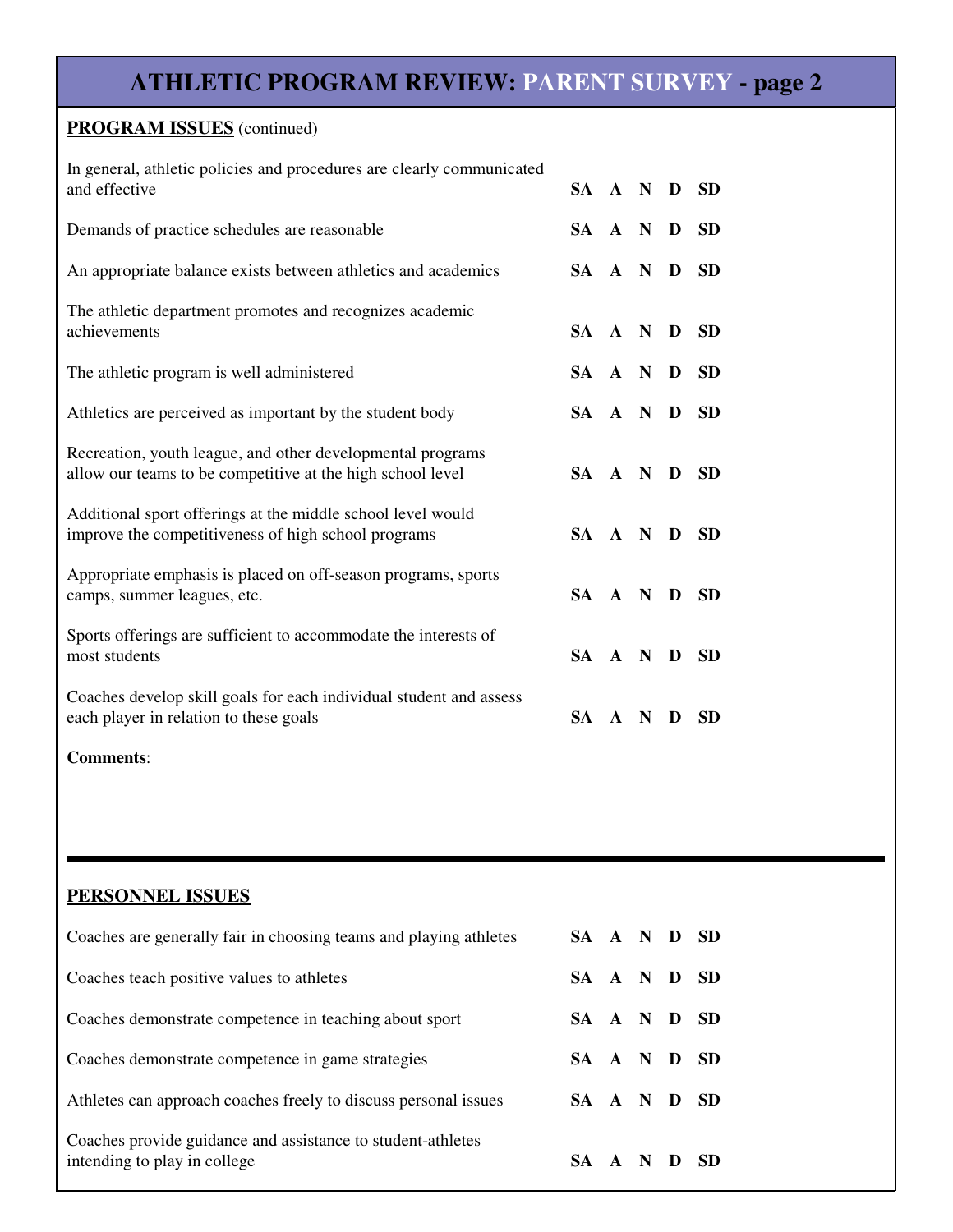| <b>ATHLETIC PROGRAM REVIEW: PARENT SURVEY - page 3</b>                                                  |           |     |     |   |           |
|---------------------------------------------------------------------------------------------------------|-----------|-----|-----|---|-----------|
| <b>PERSONNEL ISSUES</b> (continued)                                                                     |           |     |     |   |           |
| Coaches are objective in their post season evaluations of athletes                                      | SA A N D  |     |     |   | <b>SD</b> |
| <b>Comments:</b>                                                                                        |           |     |     |   |           |
|                                                                                                         |           |     |     |   |           |
| <b>COMMUNICATIONS</b>                                                                                   |           |     |     |   |           |
| Parents input regarding athletic programs is valued                                                     | SA A N D  |     |     |   | <b>SD</b> |
| Athletic achievements are given appropriate exposure within<br>the school                               | SA A N D  |     |     |   | <b>SD</b> |
| The athletic department articulates its expectations regarding<br>sportsmanship and proper fan behavior | SA A N D  |     |     |   | - SD      |
| Press and media coverage of athletic events is appropriate                                              | SA A N D  |     |     |   | <b>SD</b> |
| Parental input regarding coaches is fairly considered by the<br>administration                          | SA A N D  |     |     |   | <b>SD</b> |
| Coaches effectively communicate their expectations of athletes<br>to parents                            | SA A N D  |     |     |   | <b>SD</b> |
| <b>Comments:</b>                                                                                        |           |     |     |   |           |
|                                                                                                         |           |     |     |   |           |
| <b>EQUITY ISSUES</b>                                                                                    |           |     |     |   |           |
| All students are given an equal opportunity to participate in<br>athletic programs                      | SA A N D  |     |     |   | <b>SD</b> |
| Athletic programs in which my student athlete $(s)$ have participated<br>have been treated fairly       | SA A N D  |     |     |   | <b>SD</b> |
| Boys and girls athletic programs receive equitable treatment                                            | <b>SA</b> |     | A N | D | <b>SD</b> |
| Practice and game facilities are equitable for boys and girls sports                                    | <b>SA</b> | A N |     | D | <b>SD</b> |

Provision of uniforms is equitable for boys and girls teams **SA A N D SD** 

**Comments**: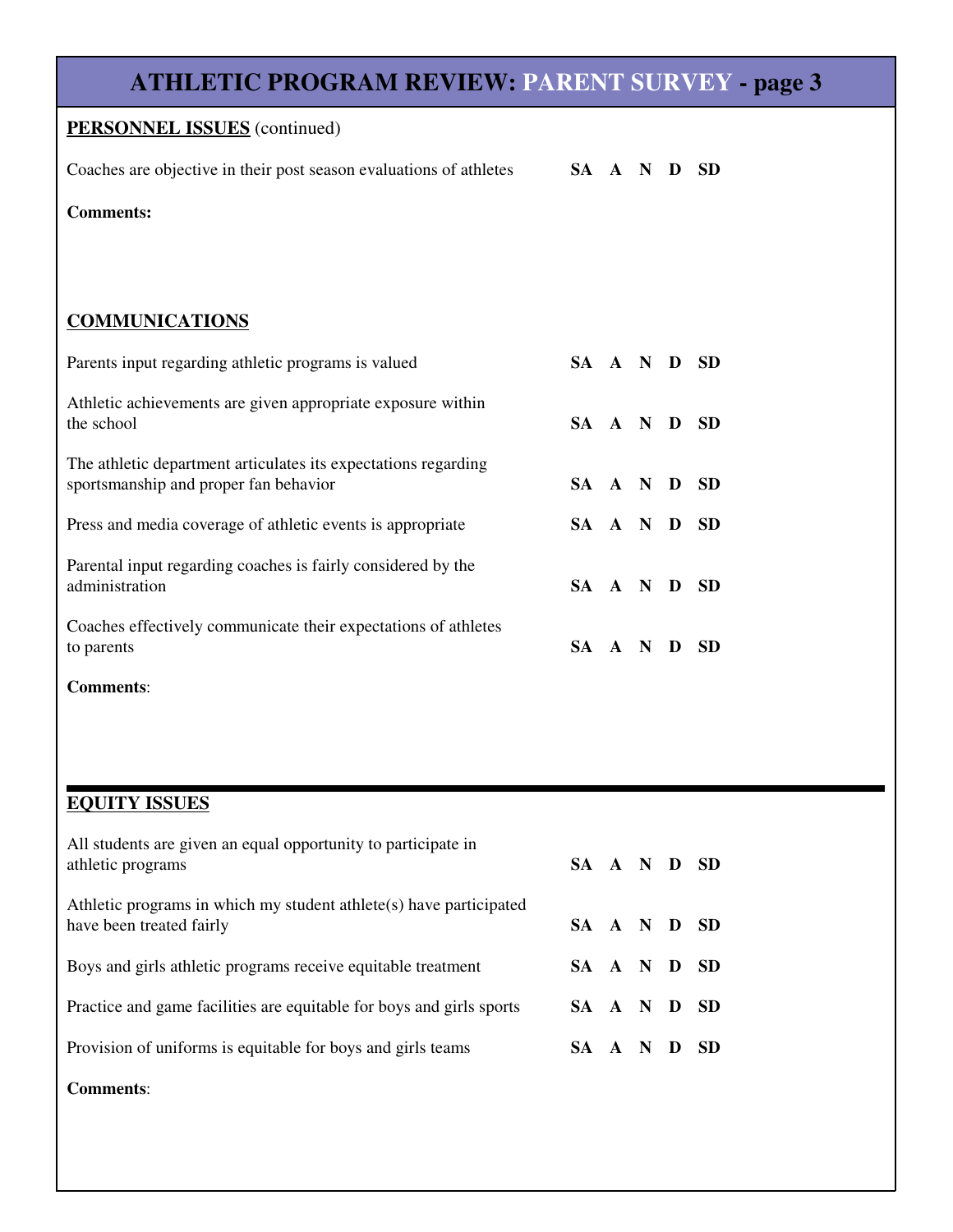### **ATHLETIC PROGRAM REVIEW: PARENT SURVEY - page 4**

#### **FINANCIAL SUPPORT ISSUES**

| Athletic teams are financially as well supported as those of our<br>opponents | SA A N D SD |  |      |
|-------------------------------------------------------------------------------|-------------|--|------|
| Athletic facilities are as good as those of our opponents                     | SA A N D SD |  |      |
| Team uniforms are as good as those of our opponents                           | SA A N D SD |  |      |
| The athletic department has clearly defined guidelines for booster<br>clubs   | SA A N D    |  | - SD |

#### **Comments**:

#### **GENERAL QUESTIONS**

1. What is the best thing about your athletic programs?

2. What single thing would you most like to see changed about your athletic programs?

3. Feel free to submit any other comments.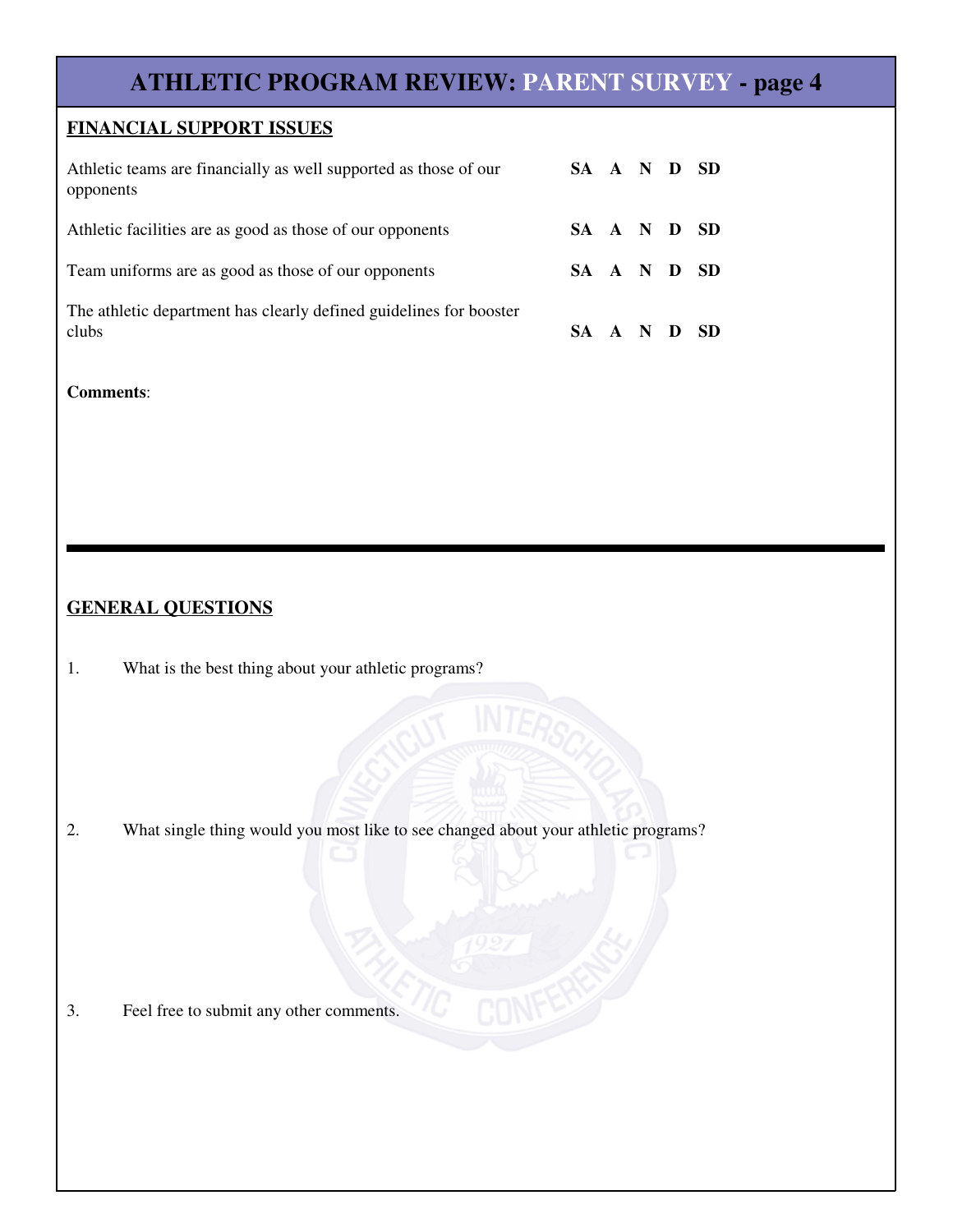## **ATHLETIC PROGRAM REVIEW: STUDENT-ATHLETE SURVEY**

*(Reprinted with permission of Auclair, Lehr & Startup, Educational Consultants)*

Dear Student Athlete:

The school has commissioned the CIAC to conduct a review of the interscholastic athletic program and to make recommendations for its improvement. Part of that review involves conducting surveys of all coaches, and selected athletes and parents. You are one of the athletes selected to participate in this study. It is important to the validity of the study that you spend a few minutes to complete the survey on line at casciac.org and click on survey and select the appropriate category. Your school athletic administration will provide you with the appropriate password for your school.

Please complete this survey carefully, answering all questions to the best of your knowledge. Comments at the end of each section will be considered, but are not necessary. You may also include any other comments that you feel are important. It is essential that you not consult with anyone about your responses. It is your opinions that are being sought. Please complete the survey by the deadline date outlined in the letter you received from the school.

Your thoughts are essential to the work of the evaluators. Your cooperation in completing the survey in a timely fashion is greatly appreciated and will make the survey more valid.

**Check the correct information about you:**

**School\_\_\_\_\_\_\_\_\_\_\_\_\_\_\_\_\_\_\_\_\_\_\_\_\_\_ Grade 9 10 11 12 Sex: \_\_\_ Female \_\_\_ Male**

**Please check all sports in which you have participated in high school, including levels (e.g. girls basketball - fr, JV – girls tennis - JV, varsity) Check all that are appropriate from the pull down menu.**

**Directions – Using the following code, check the letter after each statement which best describes your feelings about it:**

**SA** – Strongly Agree **A** – Agree **N** – No Opinion **D** – Disagree **SD** – Strongly Disagree

#### **PROGRAM ISSUES**

| I am familiar with the mission and goals of the athletic program                                           | SA A N D SD |     |   |           |  |
|------------------------------------------------------------------------------------------------------------|-------------|-----|---|-----------|--|
| The athletic mission reflects the values of the school and community                                       | SA A N D    |     |   | - SD      |  |
| Participation in high school athletics is a positive experience                                            | SA A N      |     | D | <b>SD</b> |  |
| Expectations of student-athletes are fair and equitable                                                    | SA A N D    |     |   | - SD      |  |
| The athletic department encourages participation in more than one<br>sport                                 | SA A N D SD |     |   |           |  |
| Rules of conduct listed in the Athletic Handbook are effectively<br>enforced                               | SA A N D    |     |   | -SD       |  |
| The athletic department clearly communicates its expectations<br>concerning sportsmanship and fan behavior | SA.         | A N | D | SD.       |  |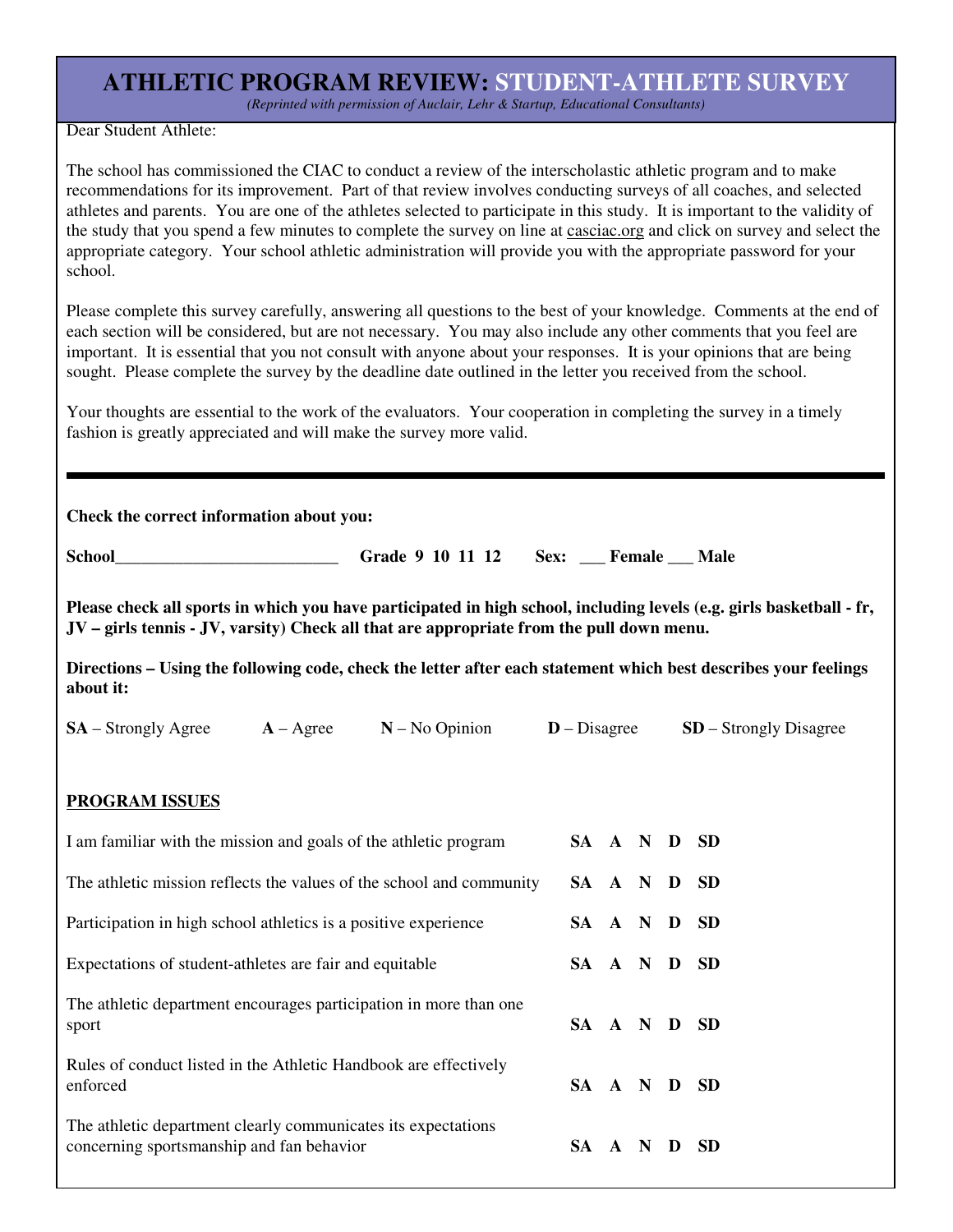### **ATHLETIC PROGRAM REVIEW: STUDENT-ATHLETE SURVEY - page 2**

| <b>PROGRAM ISSUES</b> (continued)                                                                                        |           |              |             |   |           |
|--------------------------------------------------------------------------------------------------------------------------|-----------|--------------|-------------|---|-----------|
| In general, athletic policies and procedures are clearly defined<br>and effective                                        | SA A N D  |              |             |   | <b>SD</b> |
| Demands of practice schedules are reasonable                                                                             | SA A N D  |              |             |   | <b>SD</b> |
| An appropriate balance exists between athletics and academics                                                            | SA A N D  |              |             |   | <b>SD</b> |
| The athletic department promotes and recognizes academic<br>achievements                                                 | SA A N D  |              |             |   | <b>SD</b> |
| The athletic program is well administered                                                                                | SA A N D  |              |             |   | <b>SD</b> |
| Athletics are perceived as important by the student body                                                                 | SA A N    |              |             | D | <b>SD</b> |
| Recreation, youth league, and other developmental programs<br>allow our teams to be competitive at the high school level | SA A N D  |              |             |   | <b>SD</b> |
| Additional sport offerings at the middle school level would<br>improve the competitiveness of high school programs       | SA A N    |              |             | D | <b>SD</b> |
| Appropriate emphasis is placed on off-season programs, sports<br>camps, summer leagues, etc.                             | SA A N D  |              |             |   | <b>SD</b> |
| Sports offerings are sufficient to accommodate the interests of<br>most students                                         | SA A N    |              |             | D | <b>SD</b> |
| Coaches develop skill goals for each individual player and assess<br>each athlete in relation to these goals             | <b>SA</b> | $\mathbf{A}$ | $\mathbf N$ | D | <b>SD</b> |
| <b>Comments:</b>                                                                                                         |           |              |             |   |           |

### **PERSONNEL ISSUES**

| Coaches are generally fair in choosing teams and playing athletes | SA A N D SD |  |  |
|-------------------------------------------------------------------|-------------|--|--|
| Coaches teach positive values to athletes                         | SA A N D SD |  |  |
| Coaches demonstrate competence in teaching about their sport      | SA A N D SD |  |  |
| Coaches demonstrate competence in game strategies                 | SA A N D SD |  |  |
| Athletes can approach coaches freely to discuss personal issues   | SA A N D SD |  |  |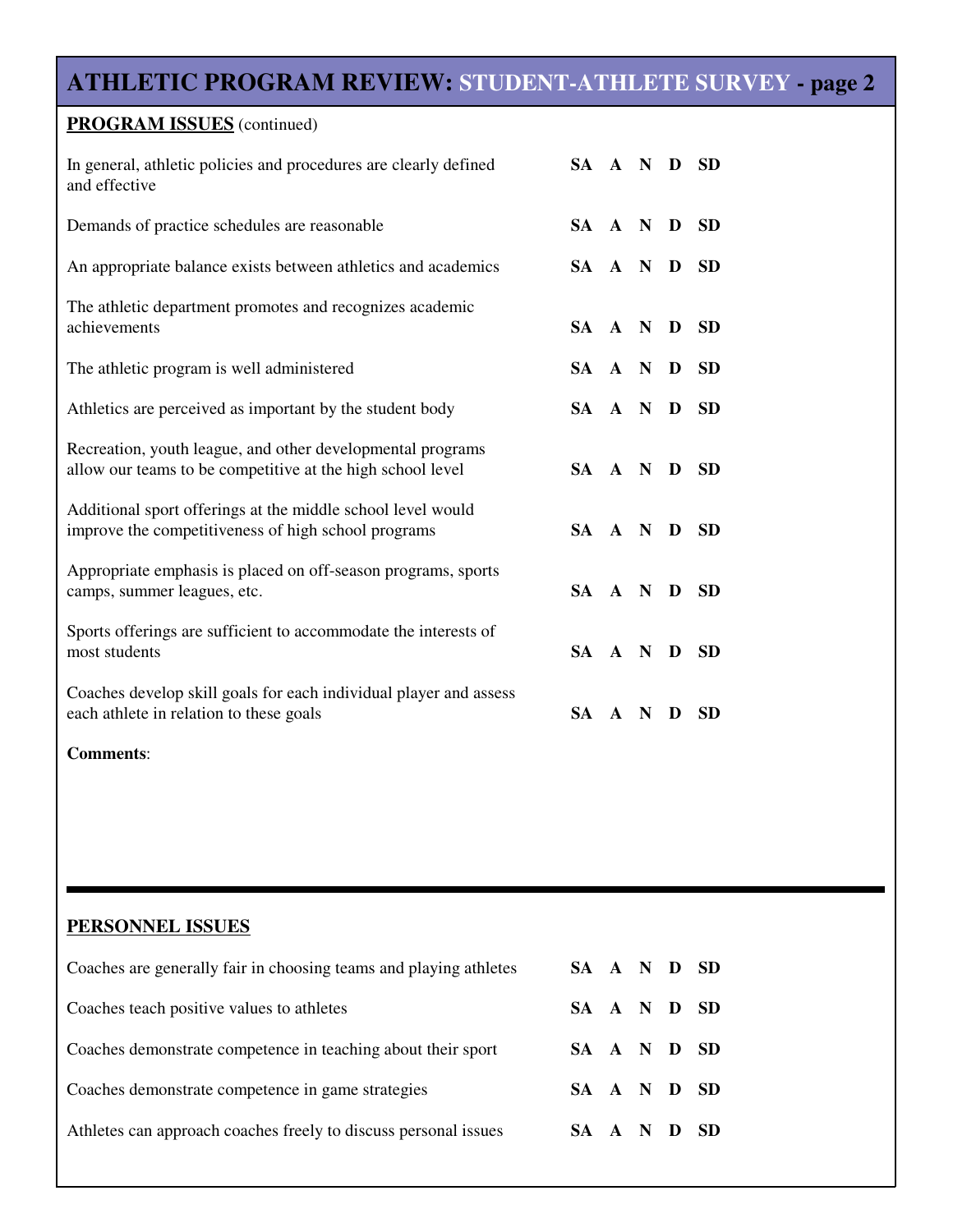## **ATHLETIC PROGRAM REVIEW: STUDENT-ATHLETE SURVEY - page 3**

| PERSONNEL ISSUES<br>Coaches provide guidance and assistance to student-athletes |          |  |   |           |
|---------------------------------------------------------------------------------|----------|--|---|-----------|
| intending to play in college                                                    | SA A N D |  |   | <b>SD</b> |
| Coaches are objective in their post season evaluations of athletes              | SA A N   |  | D | <b>SD</b> |
| <b>Comments:</b>                                                                |          |  |   |           |
|                                                                                 |          |  |   |           |
| <b>COMMUNICATIONS</b>                                                           |          |  |   |           |
| Athletes input regarding athletic programs is valued                            | SA A N D |  |   | <b>SD</b> |
| Athletic achievements are given appropriate exposure within<br>the school       | SA A N D |  |   | <b>SD</b> |
| Press and media coverage of athletic events is appropriate                      | SA A N D |  |   | <b>SD</b> |
| Parental input regarding coaches is fairly considered by the<br>administration  | SA A N D |  |   | <b>SD</b> |
| Coaches effectively communicate their expectations of athletes<br>to parents    | SA A N   |  | D | <b>SD</b> |
| Coaches clearly define their expectations of a student-athlete                  | SA A N   |  | D | <b>SD</b> |
|                                                                                 |          |  |   |           |

**Comments**:

| <b>EQUITY ISSUES</b><br>All students are given an equal opportunity to participate in<br>athletic programs | SA A N D SD |  |     |
|------------------------------------------------------------------------------------------------------------|-------------|--|-----|
| Athletic programs in which I have participated<br>have been treated fairly with all other sports           | SA A N D    |  | -SD |
| Boys and girls athletic programs receive equitable treatment                                               | SA A N D    |  | -SD |
| Practice and game facilities are equitable for boys and girls sports                                       | SA A N D    |  | -SD |
| Uniform replacement is equitable for boys and girls teams                                                  | SA A N D    |  | -SD |
| <b>Comments:</b>                                                                                           |             |  |     |